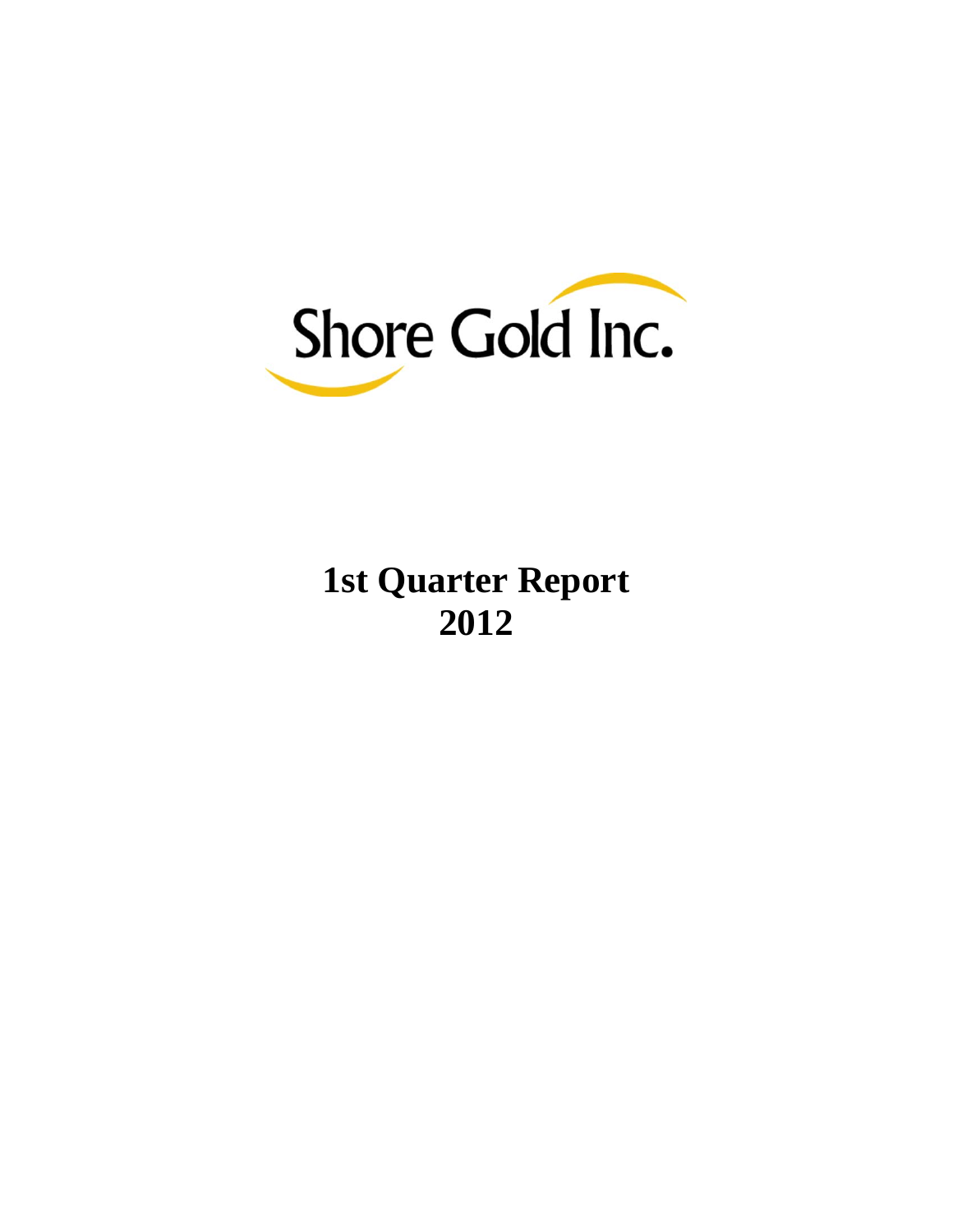

# **MANAGEMENT'S DISCUSSION & ANALYSIS ("MD&A")**

For the three months ended March 31, 2012

The following discussion and analysis is prepared by Management as of May 8, 2012 and should be read in conjunction with the unaudited condensed interim consolidated financial statements for the period ended March 31, 2012 ("financial statements for the period ended March 31, 2012"), as well as the audited consolidated financial statements and annual MD&A for the year ended December 31, 2011 available on SEDAR at [www.sedar.com.](http://www.sedar.com/) Shore Gold Inc. ("Shore", "SGF", or "the Company") prepared its financial statements for the period ended March 31, 2012 in accordance with International Accounting Standard ("IAS") 34, Interim Financial Reporting using accounting policies consistent with the International Financial Reporting Standards ("IFRS") issued by the International Accounting Standards Board ("IASB"). All currency amounts are quoted in Canadian Dollars, unless otherwise stated.

## **Overview**

During the first quarter of 2012, the Company's main focus was working on the preparation of the final Environmental Impact Statement ("EIS") for the Star – Orion South Diamond Project ("Project") and continuing to seek opportunities for development capital through participation in the Project by a third party or a syndicate of investors. The Star – Orion South Diamond Project is situated in the Fort à la Corne kimberlite field in central Saskatchewan. The Star – Orion South Diamond Project includes the 100 percent Shore owned Star Diamond Project, as well as Star West and the Orion South Kimberlite, which fall within the adjacent Fort à la Corne Joint Venture ("FALC-JV"). Shore has a 67 percent interest in the FALC-JV and Newmont Canada FN Holdings ULC ("Newmont") has a 33 percent interest. Shore is presently focused on the completion of all federal and provincial requirements for Project approval and subsequent permitting while aggressively pursuing development capital.

The Company has completed a National Instrument ("NI") 43-101 compliant Technical Report ("Feasibility Technical Report") documenting the Feasibility Study and Mineral Reserve for the Star – Orion South Diamond Project ("Feasibility Study"), the results of which were announced in July 2011 (See SGF News Release dated July 14, 2011). The Feasibility Study includes a cash flow model Base Case net present value ("NPV") of \$2.1 billion (using a 7 percent discount rate) for an Internal Rate of Return ("IRR") of 16 percent before taxes and royalties and an after-taxes and royalties NPV of \$1.3 billion with an IRR of 14 percent. The cash flow model of the Feasibility Study is based on Probable Mineral Reserves of 279 million diluted tonnes of kimberlite at a weighted average grade of 12.3 carats per hundred tonnes ("cpht") containing 34.4 million carats at a weighted average price of US\$242 per carat. The full details of the Feasibility Technical Report can be viewed on the Company's website (www.shoregold.com) or on SEDAR (www.sedar.com).

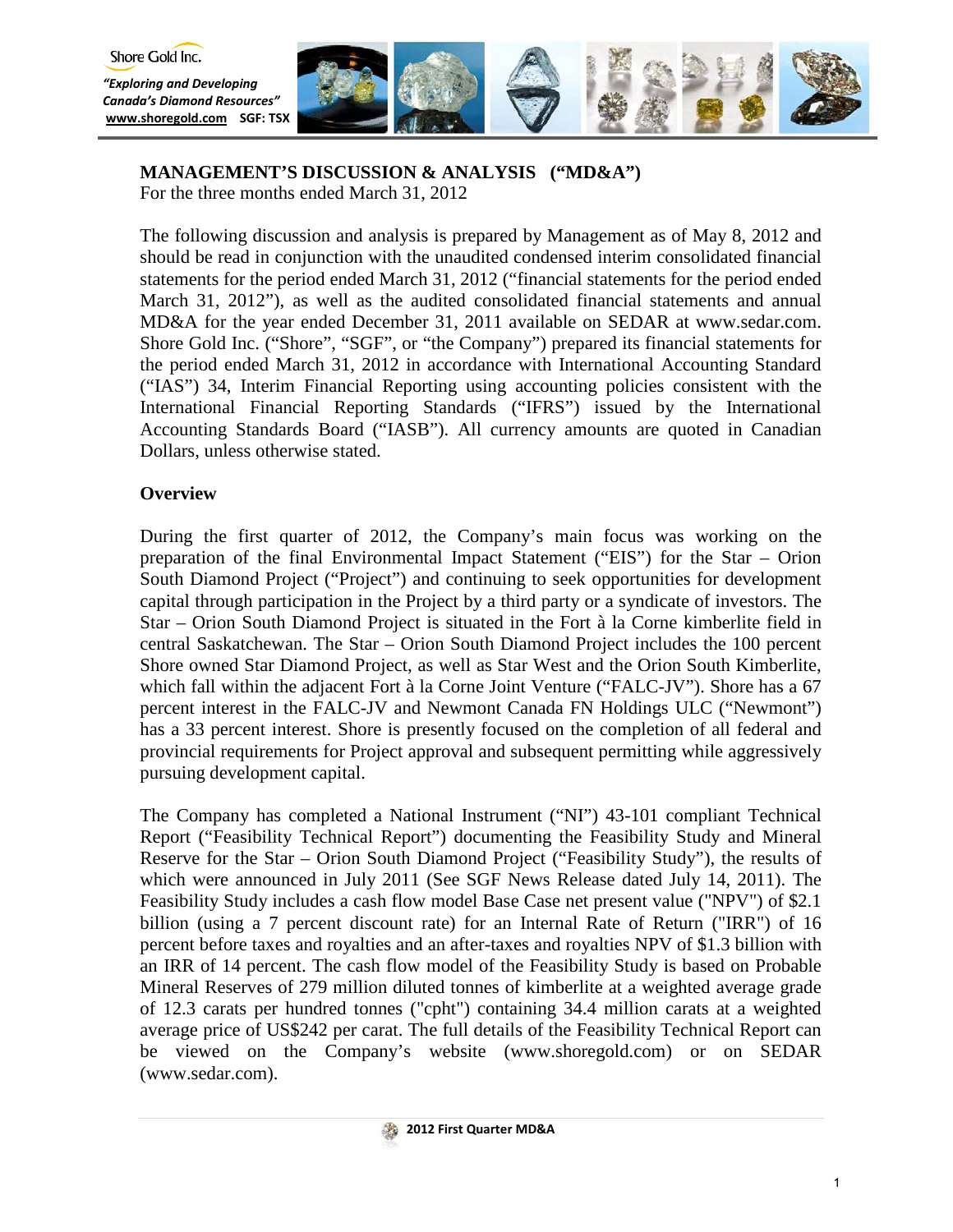

## **Events relating to the Star - Orion South Diamond Project**

Since the completion of the Feasibility Study, Shore has been actively pursuing various options for the financing of Project development. Recently, one of these options reached an advanced stage of negotiation but was not concluded due to current world economic uncertainties. In light of this development, the management and directors of Shore deemed it necessary to make changes to staff to meet current corporate priorities. These measures will enable the completion of Project environmental approval while continuing the pursuit of development finance. These measures included reductions in Company Directors, Officers and personnel as well as postponement of all arrangements with SaskPower for the design and construction of electrical power supply to the Project (See SGF News Release dated February 29, 2012). All of these measures will enable the Company to conserve its present cash position and provide an extended operating window in which Shore can complete the environmental approval and Project permitting and continue to seek opportunities for development capital through participation in the Project by a third party or a syndicate of investors.

The Environmental Impact Assessment ("EIA") process for the Star – Orion South Diamond Project has been on-going since the Project Proposal was filed in November 2008. The Environmental Impact Statement ("EIS"), which describes the potential environmental and socio-economic effects of the Project, was submitted to provincial and federal regulators in December 2010. Shore and AMEC Environment and Infrastructure ("AMEC") are jointly working on the preparation of the final EIS by including responses to information requests and technical comments received from provincial and federal regulators and Aboriginal groups (See SGF News Release dated April 11, 2012).

## **Financial Highlights**

Selected financial information of the Company for the quarters ended March 31, 2012 and 2011 is summarized as follows:

|                                                | <b>Three Months</b><br><b>Ended</b><br><b>March 31, 2012</b><br>\$ | <b>Three Months</b><br>Ended<br><b>March 31, 2011</b> |
|------------------------------------------------|--------------------------------------------------------------------|-------------------------------------------------------|
| <b>Revenues</b> (millions)                     |                                                                    | $\blacksquare$                                        |
| <b>Net loss</b> (millions)                     | (3.8)                                                              | (1.2)                                                 |
| Net loss per share $(1)$                       | (0.02)                                                             | (0.01)                                                |
| <b>Total assets</b> (millions)                 | 19.6                                                               | 240.9                                                 |
| Total non-current liabilities (millions) $(2)$ | 1.4                                                                | $1.4\phantom{0}$                                      |
| <b>Working capital</b> (millions)              | 13.3                                                               | 13.1                                                  |

**(1) Basic and diluted.**

**(2) Total non-current liabilities are comprised of environmental rehabilitation provisions for which the Company has provided letters of credit, backed by short-term securities that are recorded on the Company's financial statements as restricted cash.**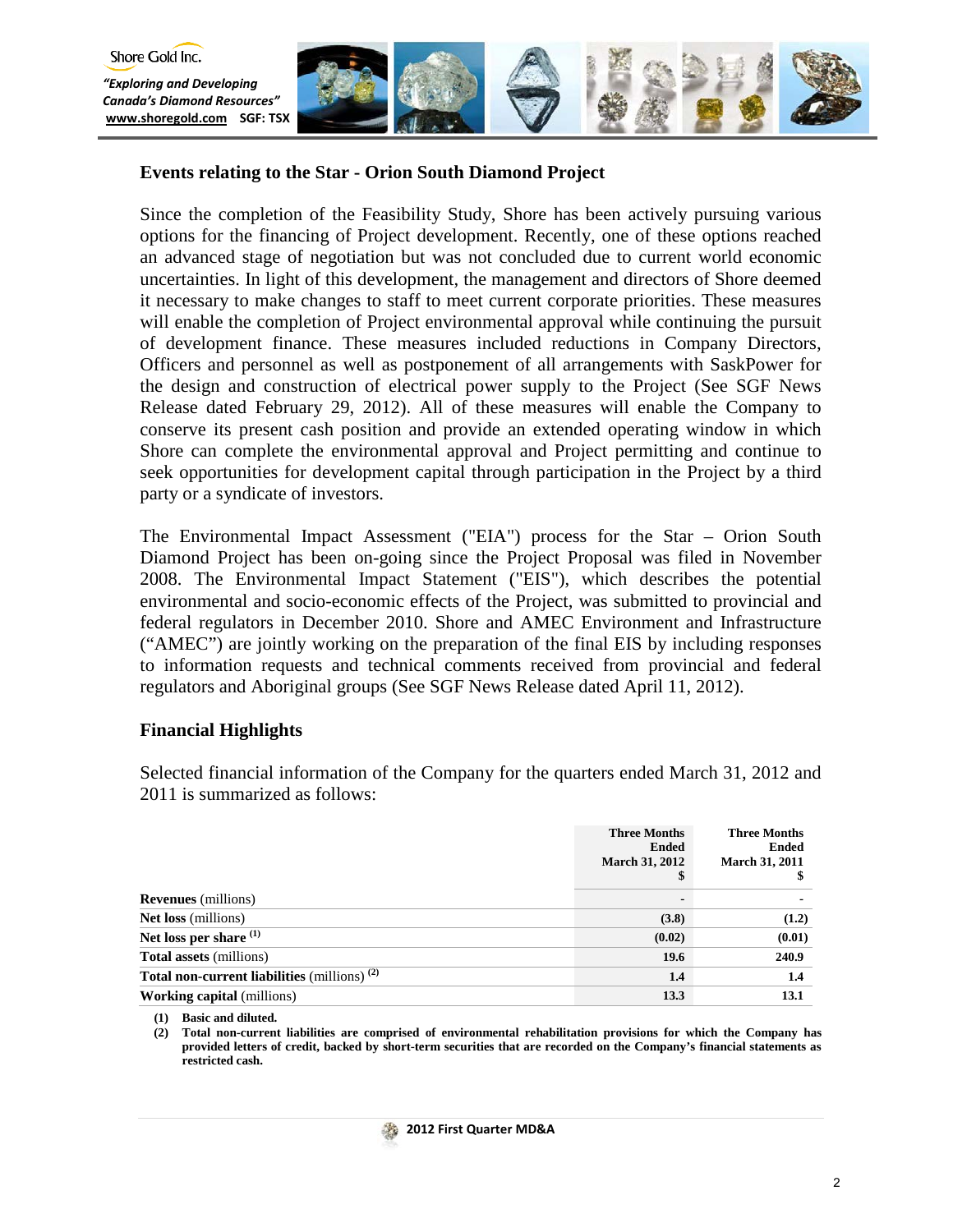

# **Results of Operations**

For the quarter ended March 31, 2012, the Company recorded a net loss of \$3.8 million or \$0.02 per share compared to a net loss of \$1.2 million or \$0.01 per share for the same period in 2011. The losses during these quarters were due to operating costs and exploration and evaluation expenditures incurred by the Company exceeding interest revenue earned on cash and cash equivalents and short-term investments. The loss during the quarter ended March 31, 2012 was higher than the same period in 2011 primarily due to costs associated with the recently announced reduction in the Company's officers and personnel. The net loss for the first quarter of 2011 contained a \$1.3 million increase to the fair value of investments which contributed to the reduced net loss as compared to the current period.

# *Revenues*

The Company invested excess cash reserves in interest-bearing short-term deposits while ensuring funds were available to meet cash outflow requirements associated with the Company's exploration and evaluation projects and for general corporate matters. For the quarter ended March 31, 2012 the Company reported interest and other revenue of \$43 thousand as compared to \$40 thousand for the quarter ended March 31, 2011.

## *Expenses*

Expenses incurred during the quarter ended March 31, 2012 were \$3.7 million compared to \$2.6 million for the same period in 2011. This \$1.1 million increase is largely attributed to termination benefits and severance costs incurred during the first quarter of 2012 relating to the reduction in the Company's officers and personnel. Exploration and evaluation expenditures, excluding termination and severance costs, were \$1.3 million for the first quarter of 2012 compared to \$1.3 million for the quarter ended March 31, 2011. Exploration and evaluation expenditures incurred during the quarter ended March 31, 2012 related to the continuation of the EIA process for the Star – Orion South Diamond Project as well as on-going administration and maintenance of the Company's exploration and evaluation properties. Expenditures incurred during the quarter ended March 31, 2011 related to the desk-top engineering studies and data gathering and analysis required to complete the Star – Orion South Diamond Project Feasibility Study as well as the continuation of the EIA process. After removing termination and severance costs, administration, consulting and professional fees, and corporate development expenditures remained relatively unchanged for the quarters ended March 31, 2012 and 2011 at \$1.1 million and \$1.2 million, respectively.

# *Investment in Wescan Goldfields Inc.*

At March 31, 2012, Shore held 12,955,567 (2011 – 12,955,567) shares of Wescan Goldfields Inc. ("Wescan"), a publicly traded company on the TSX Venture exchange. The Company accounts for its investment in Wescan as an available-for-sale financial instrument. The fair value based on the closing trading price of the common shares of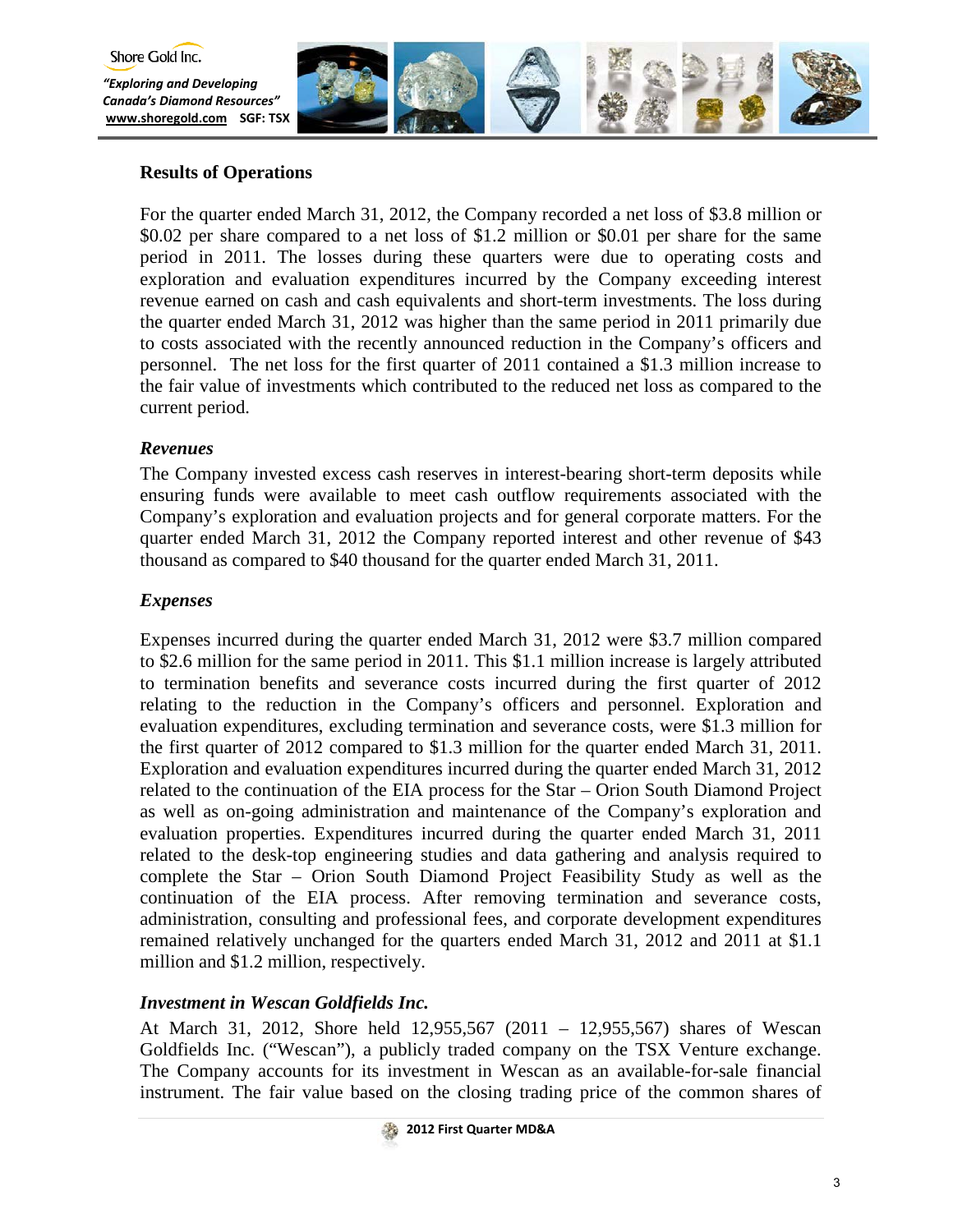

Wescan at March 31, 2012 was \$453 thousand (December 31, 2011 – \$583 thousand). As a result, for the quarter ended March 31, 2012 the Company recognized a \$130 thousand decrease (quarter ended March 31, 2011 – \$389 thousand increase) in the carrying value of its investment in Wescan. At December 31, 2011, the Company assessed that there was objective evidence that this investment was impaired. As the Company's assessment at March 31, 2012 has not changed, the change in fair value during March 31, 2012 was recognized in the consolidated statement of loss instead of comprehensive loss. At March 31, 2012, a 10 percent decrease in the market price of Wescan would result in a \$45 thousand decrease in fair value.

## *Investments and investing activities*

During 2011, the Company sold its investments ("Notes"), which were received during January 2009 in exchange for the Company's Canadian third party asset-backed commercial paper ("ABCP") upon the successful implementation of the ABCP restructuring plan, for \$10.2 million. For the quarter ended March 31, 2011, the Company recorded a \$1.3 million increase in fair value from the December 31, 2010 carrying value. For the three-month period ended March 31, 2011, the Company received \$26 thousand in quarterly interest payments from the Notes.

# *Financing*

Shore Gold Inc.

No financing activities occurred during the three-month periods ended March 31, 2012 and March 31, 2011.

|                                                  | 2012           |         | 2011   |          |        |                          | 2010    |        |
|--------------------------------------------------|----------------|---------|--------|----------|--------|--------------------------|---------|--------|
|                                                  | Otr 1          | Otr 4   | Otr 3  | $O$ tr 2 | Otr 1  | Otr 4                    | Otr $3$ | Otr 2  |
| <b>Revenues</b> <sup>(1)</sup> (\$millions)      | $\blacksquare$ | 0.1     | 0.1    | ۰        | -      | $\overline{\phantom{a}}$ | -       |        |
| <b>Net loss</b> $\overline{^{(2)}}$ (\$millions) | (3.8)          | (212.0) | (2.7)  | (4.0)    | (1.2)  | (6.3)                    | (6.7)   | (6.4)  |
| Net loss per share $(3)$ (\$)                    | (0.02)         | (0.94)  | (0.01) | (0.02)   | (0.01) | (0.03)                   | (0.03)  | (0.03) |
| <b>Shares outstanding</b> $(4)$ (millions)       | 224.7          | 224.7   | 224.6  | 224.5    | 224.5  | 224.5                    | 224.5   | 224.5  |

# **Summary of Quarterly Results**

*(1) Revenues are primarily related to interest earned on the Company's cash and short-term investments.* 

*(2) The net losses during the first quarter of 2012, the first three quarters of 2011 and the last three quarters of 2010 were primarily related to exploration and evaluation expenditures incurred by the Company exceeding interest revenue earned. Also contributing to the net loss during the first quarter of 2012 were costs associated with the recently announced reduction to the Company's personnel. The net loss during the fourth quarter of 2011 was primarily related to impairments of exploration and evaluation assets of the Company. The loss during the first quarter of 2011 was lower due to positive changes in fair value of long-term investments as well as lower exploration and evaluation expenditures incurred.* 

*(3) Basic and diluted.*

*(4) Changes in the number of shares outstanding are the result of option exercises during the third and fourth quarters of 2011.* 

## **Related Party Transactions**

Messrs. Kenneth E. MacNeill (President and Chief Executive Officer), Harvey J. Bay (Chief Financial Officer) and George H. Read (Senior Vice President of Exploration and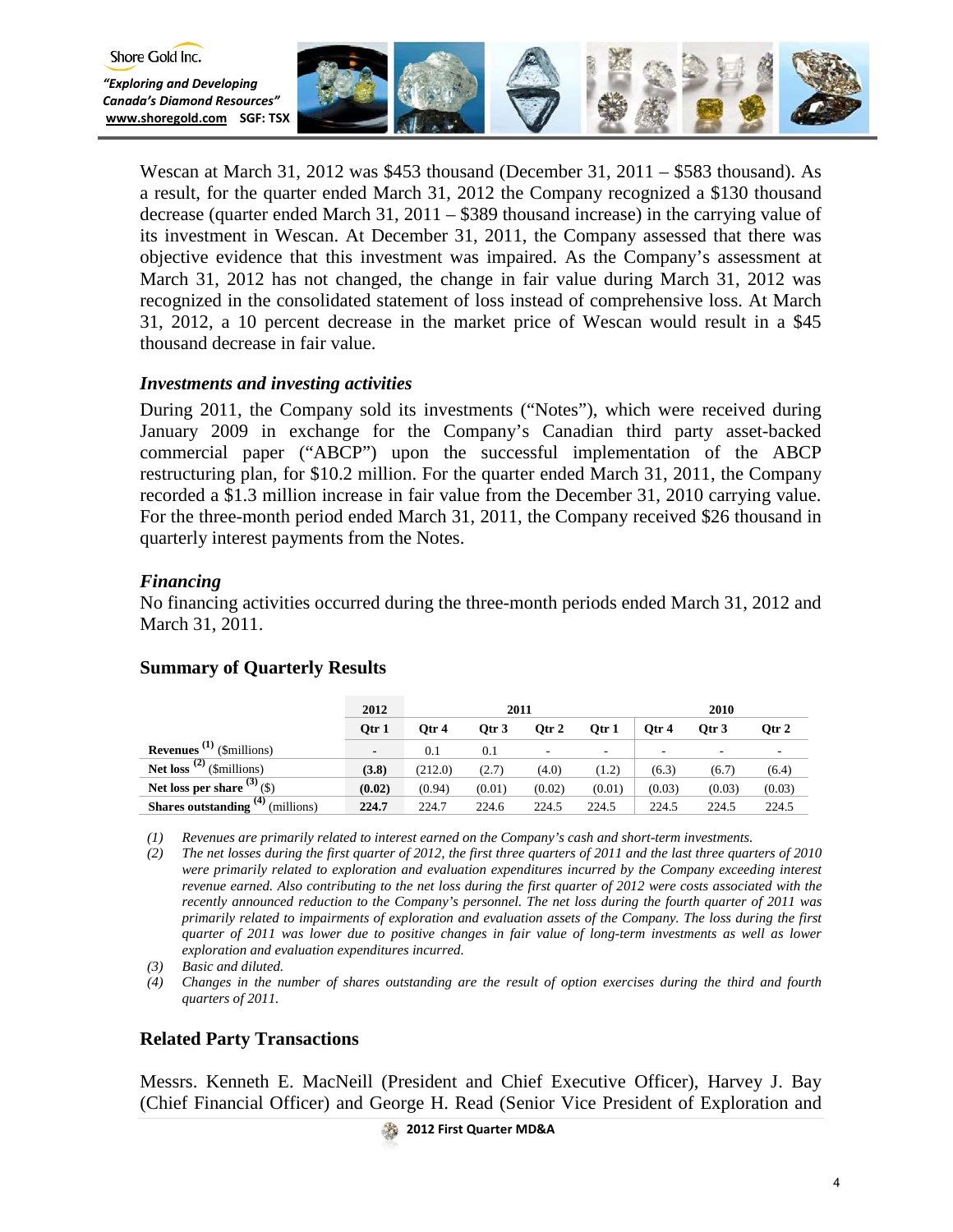

Development), through their respective consulting companies, hold management and consulting contracts with the Company. During the three-month period ended March 31, 2012, Messrs. MacNeill, Bay and Read's monthly contracted fees were \$36 thousand  $(2011 - $34$  thousand), \$25 thousand  $(2011 - $24$  thousand) and \$21 thousand  $(2011 - $34)$ \$19 thousand), respectively. During the three-month period ended March 31, 2012, Mr. Bay's management services agreement was terminated by the Company. This contract termination by the Company resulted in termination benefits of \$601 thousand which is included in accounts payable and accrued liabilities at March 31, 2012.

During the three-month period ended March 31, 2012 total compensation paid or payable to these officers (through companies controlled by Messrs. MacNeill, Bay and Read) and to directors of the Company was  $$0.9$  million  $(2011 - $0.3$  million). Of these amounts,  $$0.2$  million  $(2011 - $0.2$  million) were included in administration expense and  $$0.7$ million  $(2011 - $0.1$  million) were included in consulting and professional fees expense.

The above transactions were in the normal course of operations and are measured at an amount agreed to by the related parties.

# **Liquidity**

Shore Gold Inc.

The Company does not currently operate any producing properties and, as such, is dependent upon the issuance of new equity to finance its ongoing obligations and advance its exploration properties. Until the Company's surplus cash is required to fund exploration or development activities it is invested in a variety of highly rated instruments. The Company expects its current capital resources will be sufficient to carry out its present plans.

At March 31, 2012 the Company had \$13.5 million in cash and cash equivalents and shortterm investments. The Company has also supplied  $$1.8$  million (2011 – \$2.6 million) of irrevocable standby letters of credit issued by a Canadian chartered bank. The security related to the letters of credit is included in restricted cash and excluded from the Company's working capital. The majority of these securities are for environmental rehabilitation provisions.

# **Capital Resources and Outstanding Share Data**

As at March 31, 2012 the Company had working capital of \$13.3 million as compared to \$15.9 million at December 31, 2011. The Company expects its current capital resources will be sufficient to carry out its present plans while it completes the EIS and attempts to secure Project financing.

At March 31, 2012 the Company had 224,709,242 shares issued and outstanding and 10,465,000 options outstanding. The number of shares outstanding remained unchanged from December 31, 2011 while the number of options outstanding declined by 1,095,000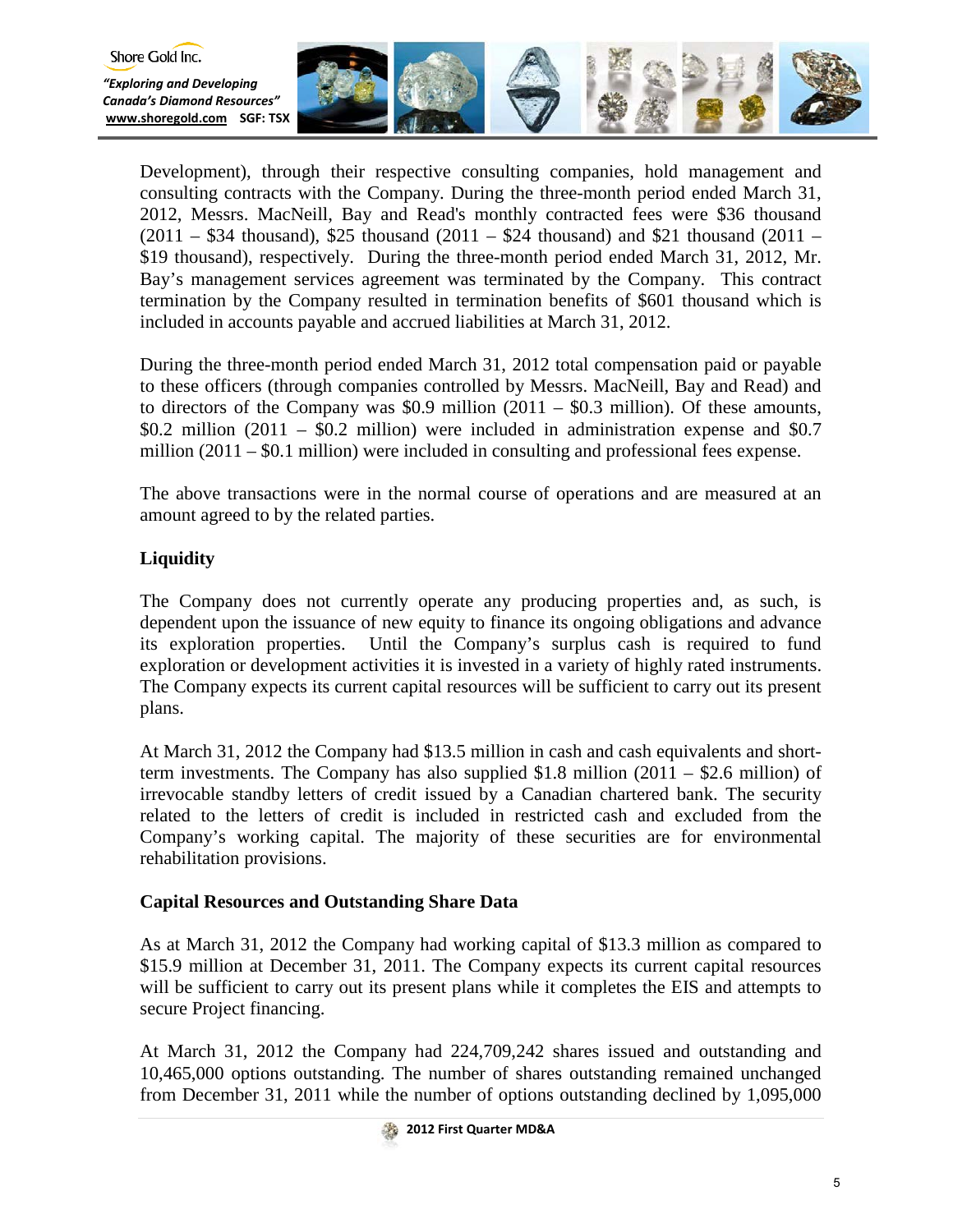

from December 31, 2011 due to expiries. As at May 8, 2012, the Company's issued and outstanding shares remained unchanged from March 31, 2012. Since the end of the first quarter of 2012, the Company's outstanding options changed by 190,000 to 10,655,000 (weighted average exercise price of \$1.15) as a result of 275,000 options expiring and 465,000 options granted at an exercise price of \$0.28. Approximately 2.8 million options are currently "in the money" and would add an additional \$0.8 million to the Company's capital if exercised.

# **Financial Instruments**

As at March 31, 2012, the fair value of all of the Company's financial instruments approximates their carrying value. Certain financial instruments are exposed to the following financial risks:

## Credit risk

Shore Gold Inc.

Credit risk is the risk of an unexpected loss by the Company if a customer or third-party to a financial instrument fails to meet its contractual obligations. The Company considers this risk to be insignificant as the majority of the Company's cash and cash equivalents, shortterm investments, and restricted cash are invested in Government of Canada treasury bills which are backed by the Government of Canada. At March 31, 2012, the Company's credit risk relates to its cash and cash equivalents, short-term investments, and restricted cash of \$15.3 million (December 31, 2011 – \$18.1 million).

## Liquidity risk

Liquidity risk is the risk that the Company will not be able to meet its financial obligations as they fall due. The Company's approach is to forecast future cash flows to ensure that it will have sufficient liquidity to meet its obligations when due. To ensure the Company has sufficient cash on hand, the Company prepares annual capital and operating budgets which are regularly monitored and updated as considered necessary. As at March 31, 2012, the Company had working capital of \$13.3 million, excluding restricted cash. Management believes this working capital will be sufficient to meet financial obligations as they fall due.

As at March 31, 2012, the Company had guaranteed certain liabilities by issuing \$1.8 million (December 31, 2011 – \$2.6 million) of irrevocable standby letters of credit. The Company backs the letters of credit with investments which have been recorded on the financial statements as restricted cash (note 6). The Company does not include restricted cash in its working capital when analyzing its liquidity requirements. The majority of the guarantees at March 31, 2012 relate to environmental rehabilitation provisions.

The Company is pursuing options to finance the further exploration and development of the Star – Orion South project as it currently does not have sufficient funds to put any of its property interests into production from its own financial resources. Financing options include joint venture arrangements, debt financing, equity financing or other means. The

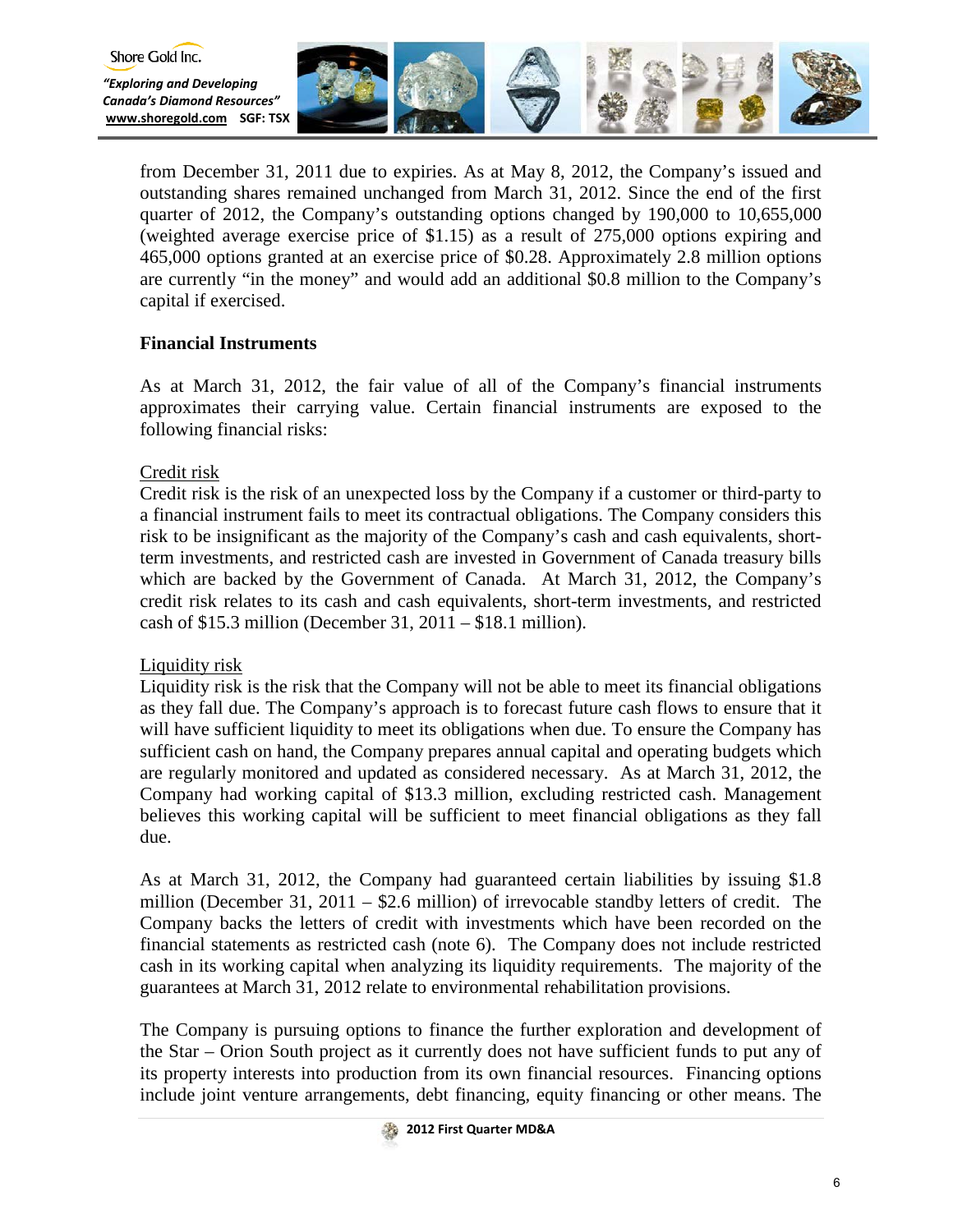

Company believes it has sufficient liquidity to continue operations until financing is arranged. However, there is no assurance that Shore will be successful in obtaining required financing as and when needed. Failure to obtain additional financing on a timely basis may cause the Company to postpone development plans, forfeit rights in its properties or joint operations or reduce or terminate its operations.

## Market risk

Market risk is the risk that the fair value of a financial instrument will fluctuate because of changes in market prices. Market risks are comprised of four types: foreign currency risk, interest rate risk, commodity price risk and equity price risk. As at March 31, 2012, the Company does not have significant exposure to any of these market risks.

# **Critical Accounting Estimates**

The financial statements for the period ended March 31, 2012 have been prepared in accordance with IAS 34 using accounting policies consistent with IFRS issued by the IASB and interpretations of IFRIC. The Company's accounting policies are described in note 3 to the financial statements for the period ended March 31, 2012. Certain of these policies involve critical accounting estimates as they require management to make particularly subjective or complex judgments about matters that are inherently uncertain and because of the likelihood that materially different amounts could be reported under different conditions or using different assumptions. The uncertainties related to these areas could significantly impact the Company's results of operations, financial condition and cash flows.

In preparing the financial statements for the period ended March 31, 2012, significant judgments have been made by management in applying the Company's accounting policies. In particular, the significant areas of estimation uncertainty considered by management in preparing the financial statements for the period ended March 31, 2012 are: reserve and resource estimation, asset valuations and assessments for impairment, environmental rehabilitation provisions, recovery of deferred tax assets and share-based payment transactions. These assumptions are discussed in more detail in note 4 of the Company's audited consolidated financial statements for the year ended December 31, 2011.

A critical accounting estimate in determining the Company's financial results relates to the recoverability of the carried amounts of exploration and evaluation assets. Management assesses carrying values of these assets each time it issues financial statements.

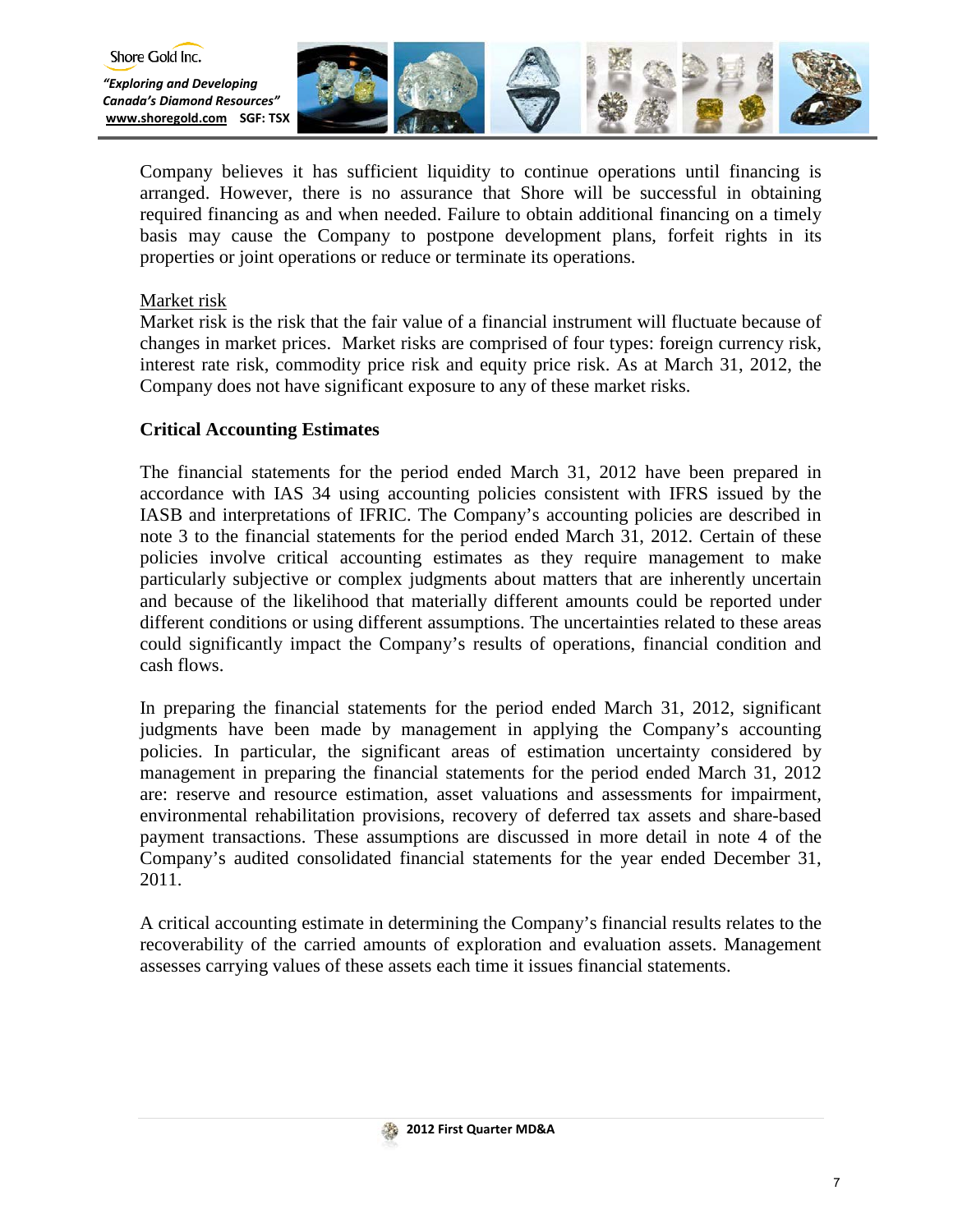

*"Exploring and Developing Canada's Diamond Resources"* **[www.shoregold.com](http://www.shoregold.comm/) SGF: TSX** 



# **Accounting Changes**

# **Future Accounting Changes**

At the date of authorization of financial statements for the period ended March 31, 2012, the International Accounting Standards Board ("IASB") and the International Financial Reporting Interpretations Committee ("IFRIC") have issued certain new and revised Standards and Interpretations which are not yet effective for the relevant reporting periods. The Company is yet to assess the full impact of the following and intends to adopt the standard no later than the accounting period beginning on January 1, 2013: IFRS 10 *Consolidated Financial Statements*, IFRS 11 *Joint Arrangements*, IFRS 12 *Disclosure of Interests in Other Entities*, IFRS 13 *Fair Value Measurement*, IFRIC 20 *Stripping Costs in the Production Phase of a Surface Mine*. The Company is yet to assess the full impact of the following and intends to adopt the standard no later than the accounting period beginning on January 1, 2015: IFRS 9 *Financial Instruments*.

There are no other IFRSs or IFRIC interpretations that are not yet effective that would be expected to have a material impact on the Company.

# **Disclosure Controls and Procedures**

The Company has disclosure controls and procedures in place to provide reasonable assurance that any information required to be disclosed by the Company under securities legislation is recorded, processed, summarized and reported within the applicable time periods, and to ensure that required information is gathered and communicated to the Company's management so that decisions can be made about timely disclosure of that information. In accordance with the requirements of *National Instrument 52-109 Certification of Disclosure in Issuer's Annual and Interim Filings*, the Company's management, under the supervision and with the participation of the Company's Chief Executive Officer and Chief Financial Officer, are responsible for establishing and maintaining disclosure controls and procedures and have caused these to be designed to provide reasonable assurance that material information is made known to management, particularly during the period in which these filings are being prepared; and information required to be disclosed is recorded, processed, summarized and reported within the time periods specified in securities legislation.

There have been no significant changes in the Company's disclosure controls during the quarter ended March 31, 2012.

# **Internal Controls over Financial Reporting Procedures**

The Company's management is responsible for establishing and maintaining adequate internal controls over financial reporting. Any system of internal controls over financial reporting, no matter how well designed, has inherent limitations. Therefore, even those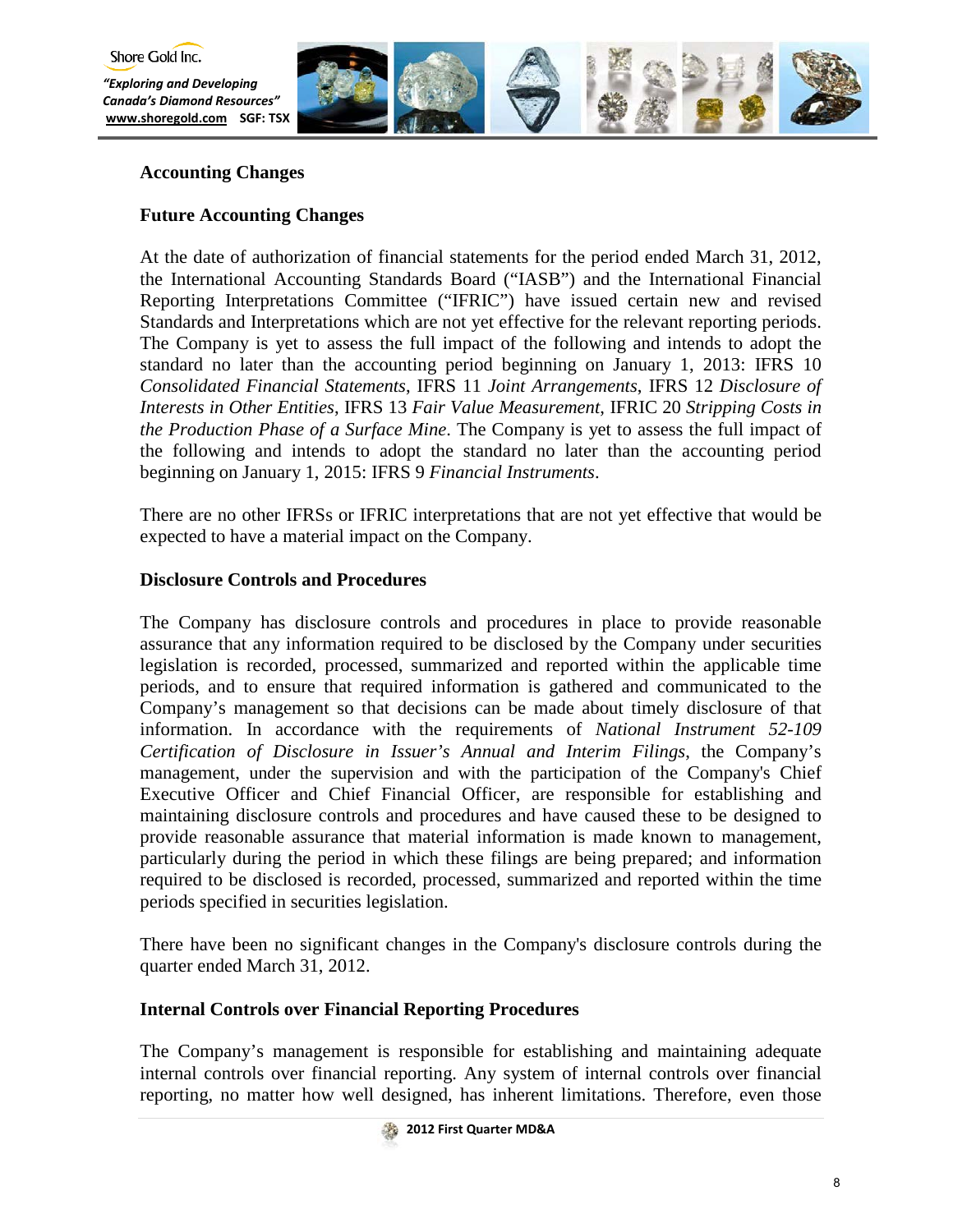

systems determined to be effective can provide only reasonable assurance with respect to financial statement preparation and presentation. In accordance with the requirements of *National Instrument 52-109 Certification of Disclosure in Issuer's Annual and Interim Filings*, the Company's management, under the supervision and with the participation of the Chief Executive Officer and the Chief Financial Officer, have designed the Company's internal controls over financial reporting as of the end of the period covered by these filings so that the internal controls over financial reporting provide reasonable assurance regarding the reliability of financial reporting and the preparation of financial statements for external purposes in accordance with IFRS issued by the IASB and interpretations of the IFRIC.

There have been no significant changes to internal controls over financial reporting during the quarter ended March 31, 2012 that could have materially affected or are reasonably likely to materially affect the Company's internal controls over financial reporting.

## **Outlook**

Shore Gold Inc.

The Company is proceeding with the completion of the environmental permitting process and continuing to seek opportunities for development capital through participation in the Project by a third party or a syndicate of investors. Recent measures will enable the Company to conserve its present cash position and provide an extended operating window in which Shore can complete the environmental permitting process and continue to seek opportunities for development capital.

Diamond prices used in the Feasibility Study were based on valuations by the Company's diamond consultants, WWW International Diamond Consultants Ltd. using their February 2011 price book. The details of the February 2011 valuation of the Star and Orion South diamond parcels were published in Shore's News Release dated March 2, 2011. The results of the Feasibility Study show that the economic model is particularly sensitive to diamond prices and the Project's NPV increases rapidly with rising diamond prices, as shown in Table 4 of the Shore July 14, 2011 News Release (See SGF News Release dated July 14, 2011). Diamond prices increased rapidly in 2011, reaching a peak in early August, when the price of rough softened as a result of world financial uncertainties, particularly in Europe. While rough prices continued to fall until December 2011, they remained above the Feb 2011 plus 15% price used in the Feasibility Study and are still viewed as conservative. Since early 2012, rough prices have once again been on the rise since early 2012 being driven primarily by increasing demand in Asia, particularly China and India.

As of May 8, 2012, the Company had approximately \$12.4 million in cash and cash equivalents and short-term investments (excluding \$1.8 million in restricted cash). A portion of the Company's cash and cash equivalents and short-term investments will be used to advance certain aspects of the project, including the EIS and related permitting. The Company continues to evaluate opportunities for development capital and is optimistic these will allow construction to commence in the future.

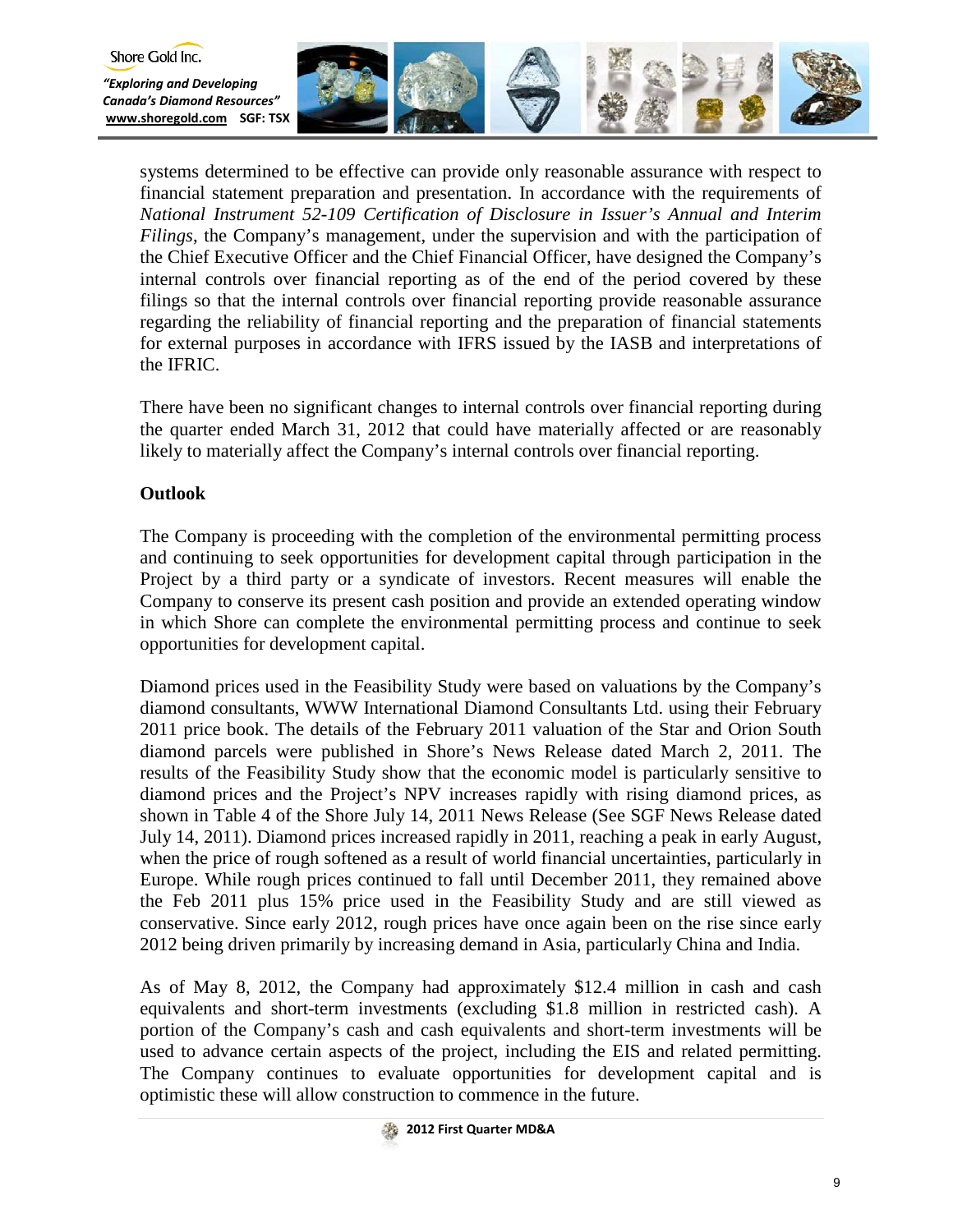

# **Risks and Uncertainties**

The Company attempts to mitigate risks by identifying, assessing, reporting and managing risks of significance. The following are risks relating to the business of the Company. This information is a summary only of risks currently facing the Company based on its stage of development. Additional risks and uncertainties not presently known may also impact the Company's operations. Management's view on risks facing the Company will evolve as the Company's stage of development progresses.

## *Risks Associated With a Non-Producing Company*

The principal risks faced by the Company involve: Shore's ability to obtain financing to further the exploration and development of exploration and evaluation properties in which Shore holds interests; maintaining title to its property claims; obtaining the required permits from various federal, provincial and local governmental authorities; and the ultimate economic feasibility of any future development projects.

The further development and exploration of exploration and evaluation properties in which Shore holds interests or which Shore acquires may depend upon Shore's ability to obtain financing through joint ventures, debt financing, equity financing or other means. The Company currently does not have sufficient funds to put any of its property interests into production from its own financial resources. There is no assurance that Shore will be successful in obtaining required financing as and when needed. Failure to obtain additional financing on a timely basis may cause the Company to postpone development plans, forfeit rights in its properties or joint operations or reduce or terminate its operations. Reduced liquidity or difficulty in obtaining future financing could have an adverse impact on Shore's future cash flows, results of operations and financial condition. The relative prices of diamonds and future expectations for such prices have a significant impact on the market sentiment for investment in diamond mining and exploration companies. To ensure that exploration procedures are being performed effectively and those results are interpreted and reported in a proper manner, management ensures that qualified individuals, service providers and external consultants are utilized in the verification and quality assurance of analytical results.

Title disputes could have adverse consequences to the Company. Managing these issues is an integral part of exploration, development and mining in Canada and Shore is committed to managing these issues effectively. The Company has diligently investigated title to its claims. However, no assurance can be given that title to these properties will not be challenged or impugned in the future by third parties or governments. Management maintains a database to monitor the status of the Company's claims to ensure all claims are in good standing.

The current or future operations of the Company, including development activities and commencement of production on its properties, require permits from various federal,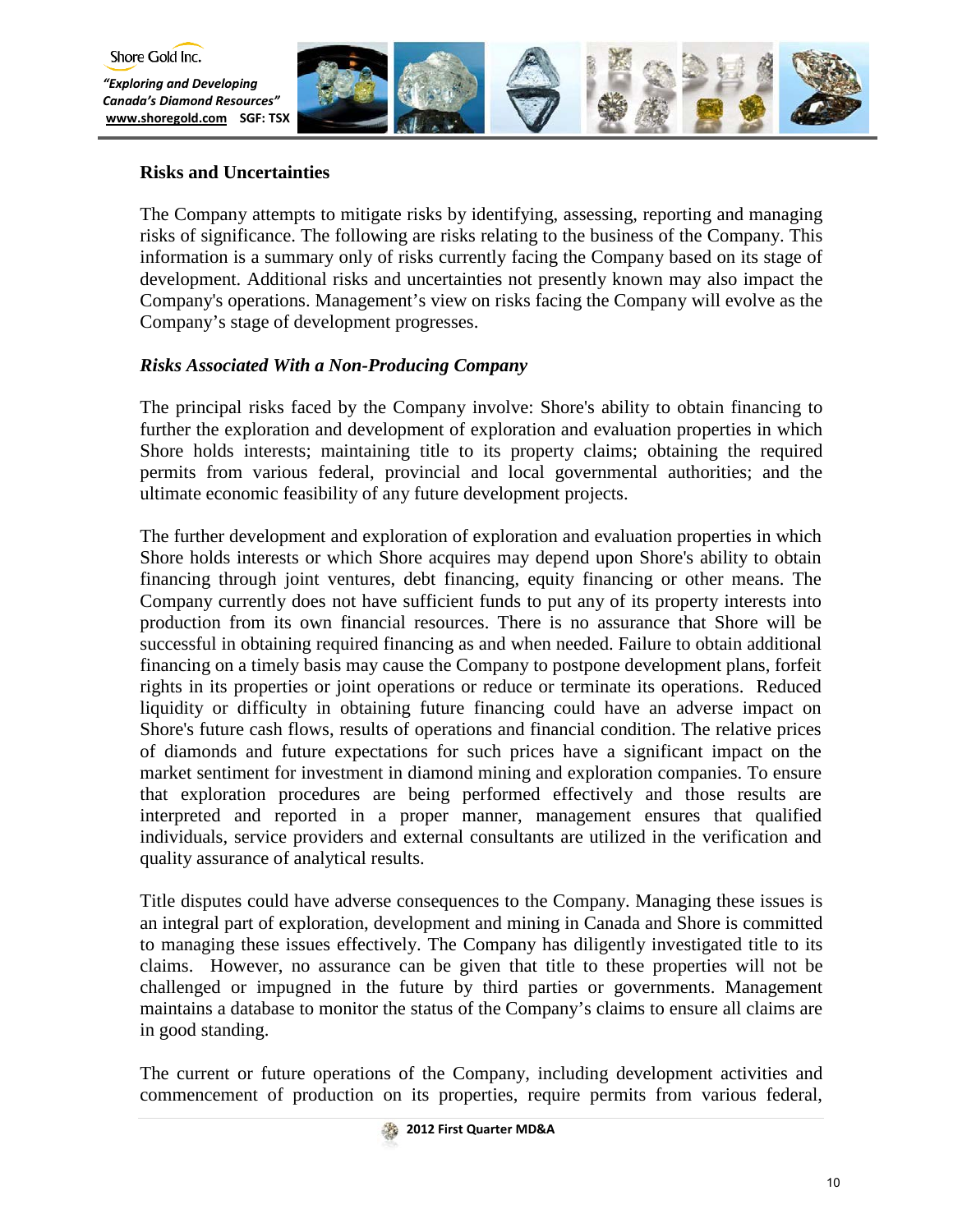

provincial and local governmental authorities. Failure to comply with applicable laws, regulations, and permitting requirements may result in permits not being granted or enforcement actions thereunder, including orders issued by regulatory or judicial authorities causing operations to cease or be curtailed and may include corrective measures requiring capital expenditures, installation of additional equipment, or remedial actions. To the best of the Company's knowledge, it is operating in compliance with all applicable rules and regulations. In addition, the permits that will be required for the construction and operation of the proposed Star – Orion South Diamond Project will be applied for following provincial and/or federal Ministerial approval upon conclusion of the EIA. While the majority of permits will be required from provincial authorities, permits required from the federal government include authorization from the Department of Fisheries and Oceans to allow anticipated changes to fish and fish habitat, permits from Natural Resources Canada for the explosives storage site and authorizations from Environment Canada and Transport Canada. The Company utilizes qualified individuals, service providers and external consultants and maintains constant communications with governmental authorities to ensure that the Company is or, in the case of the EIA, will be in compliance with all applicable rules and regulations.

All of Shore's property interests are currently in the feasibility or exploration stage. The exploration, development and production of precious metals and gems are capitalintensive, subject to the normal risks and capital expenditure requirements associated with mining operations. While the rewards can be substantial if commercial quantities of minerals or gems are found, there can be no assurance that Shore's past or future exploration efforts will be successful, that any production therefrom will be obtained or continued, or that any such production which is attempted will be profitable.

As at May 8, 2012, the Company has determined that the Star – Orion South Diamond Project has established reserves. Current forecasts are based on engineering data, projected future rates of production and the timing of future expenditures, all of which are subject to numerous uncertainties and various interpretations. Reserve estimates may be revised based on the results of future drilling, testing or production levels and changes in mine design. In addition, factors including but not limited to market fluctuations in the price of diamonds, changes in foreign exchange rates or estimated recoverable grade from the Star – Orion South Diamond Project may render the mining of ore reserves uneconomical.

# **Technical Information**

All technical information in this report has been prepared under the supervision of George Read, Senior Vice President of Exploration and Development, Professional Geoscientist in the Provinces of Saskatchewan and British Columbia, and Shawn Harvey, Geology Manager, Professional Geoscientist in the Province of Saskatchewan, who are the Company's "Qualified Persons" under the definition of NI 43-101.

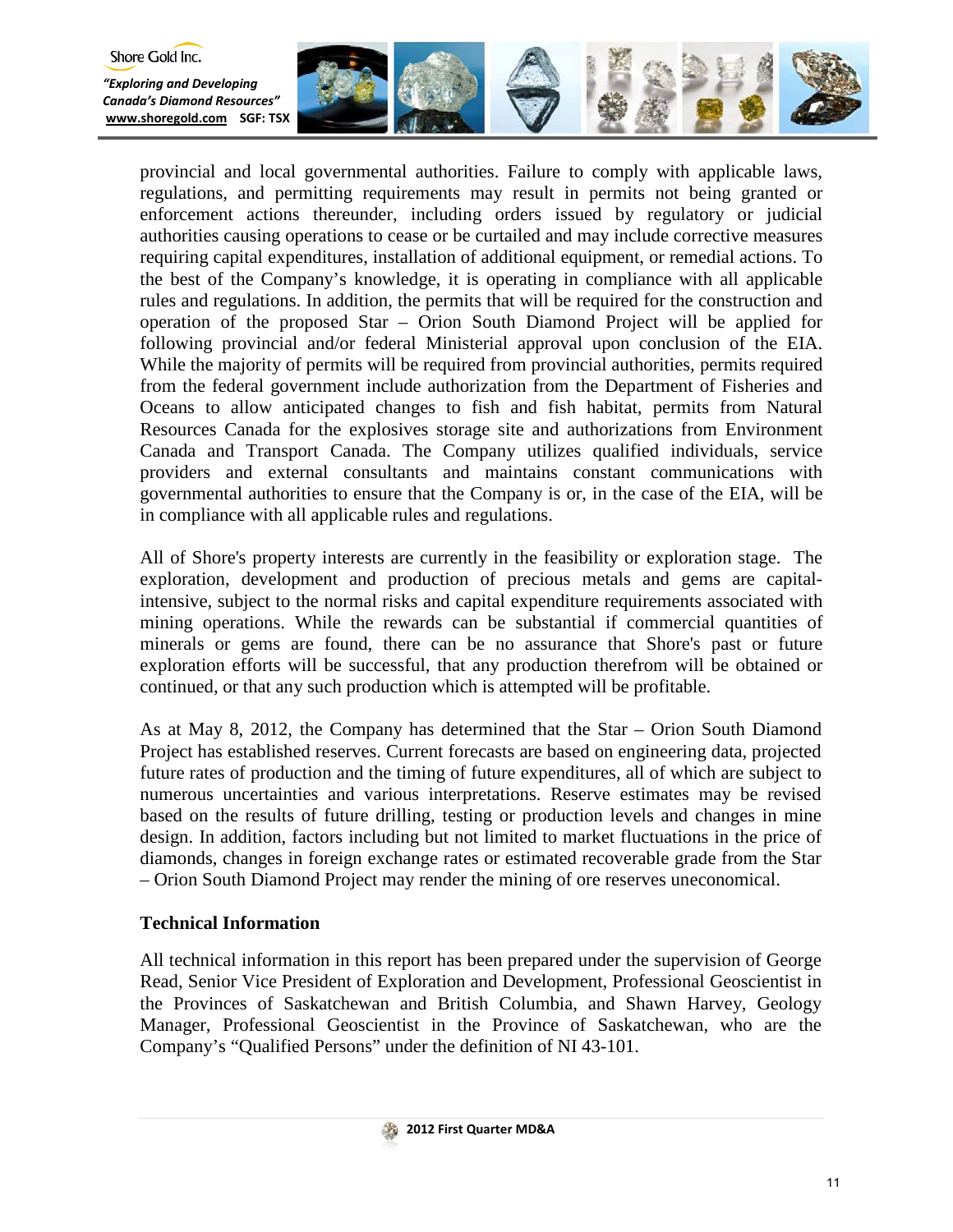

## **Caution regarding Forward-looking Statements**

This MD&A contains forward-looking statements within the meaning of certain securities laws, including the "safe harbour" provisions of Canadian Securities legislation and the United States Private Securities Litigation Reform Act of 1995. The words "may," "could," "should," "would," "suspect," "outlook," "believe," "plan," "anticipate," "estimate," "expect," "intend," and words and expressions of similar import are intended to identify forward-looking statements, and, in particular, statements regarding Shore's future operations, future exploration and development activities or other development plans contain forwardlooking statements. Forward-looking statements in this MD&A include, but are not limited to, statements related to the Feasibility Study; statements and assumptions made regarding buoyancy in world diamond markets and changes in diamond supply and demand; statements related to the approval of the development of the Star - Orion South Diamond Project; statements relating to future development of the Star - Orion South Diamond Project and associated timelines; availability of project financing; and the use of funds to fund the continuation of the EIA process.

These forward-looking statements are based on Shore's current beliefs as well as assumptions made by and information currently available to it and involve inherent risks and uncertainties, both general and specific. Risks exist that forward-looking statements will not be achieved due to a number of factors including, but not limited to, developments in world diamond markets, changes in diamond valuations, risks relating to fluctuations in the Canadian dollar and other currencies relative to the US dollar, changes in exploration, development or mining plans due to exploration results and changing budget priorities of Shore or its joint venture partners, the effects of competition in the markets in which Shore operates, the impact of changes in the laws and regulations regulating mining exploration and development, judicial or regulatory judgments and legal proceedings, operational and infrastructure risks and the additional risks described in Shore's most recently filed Annual Information Form, annual and interim MD&A, news releases and technical reports. Shore's anticipation of and success in managing the foregoing risks could cause actual results to differ materially from what is anticipated in such forward-looking statements.

Although management considers the assumptions contained in forward-looking statements to be reasonable based on information currently available to it, those assumptions may prove to be incorrect. When making decisions with respect to Shore, investors and others should not place undue reliance on these statements and should carefully consider the foregoing factors and other uncertainties and potential events. Unless required by applicable securities law, Shore does not undertake to update any forward-looking statement that may be made.

## **Additional Information**

Additional information related to the Company, including the latest available Annual Information Form, is available on SEDAR at www.sedar.com

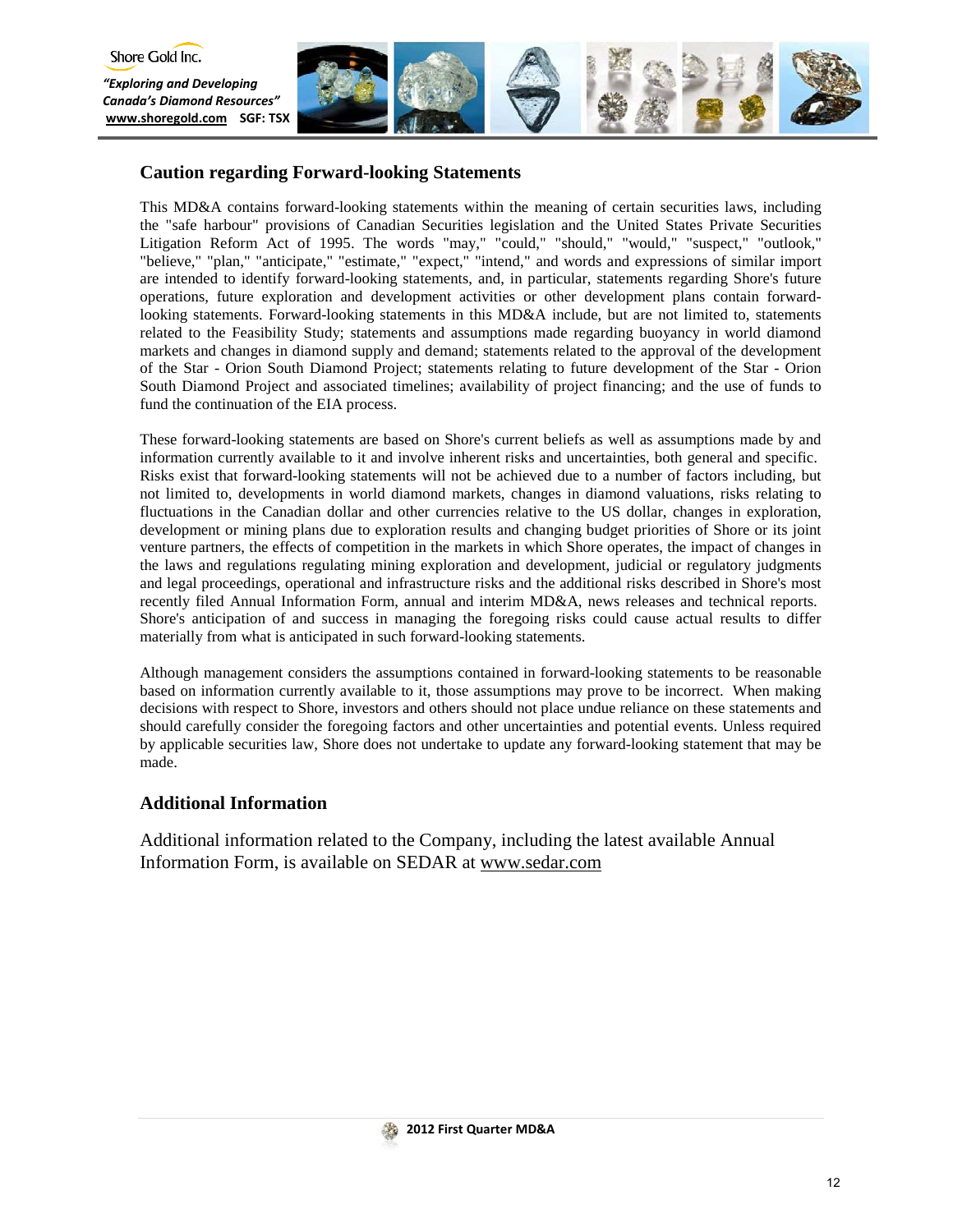## **SHORE GOLD INC. Unaudited Condensed Interim Consolidated Financial Statements**

## **For the Three Months Ended March 31, 2012**

## Notice to Reader

Management has compiled the unaudited condensed interim consolidated financial statements of Shore Gold Inc. for the three months ended March 31, 2012. The Corporation's external auditors have not reviewed these condensed interim consolidated financial statements.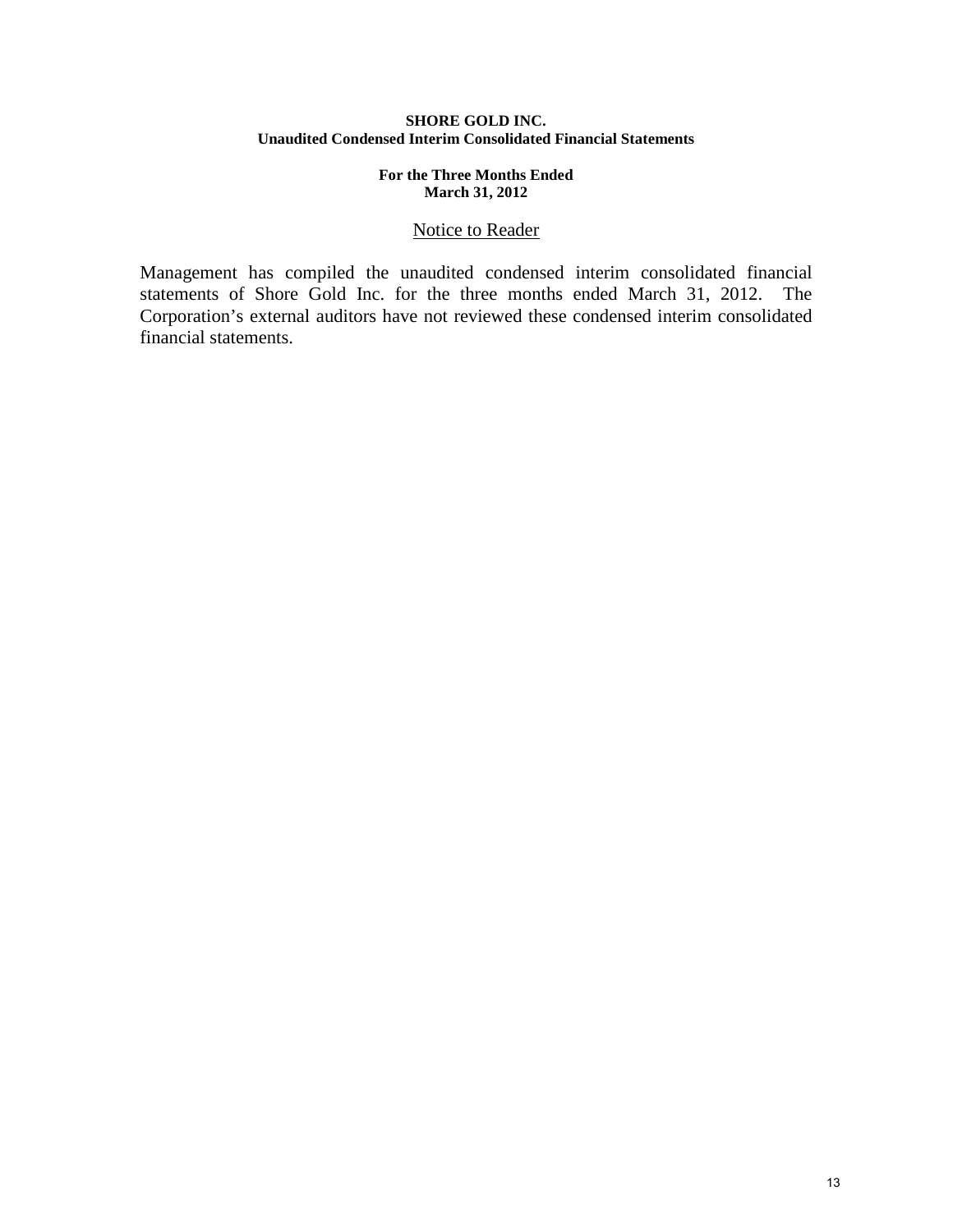## **Shore Gold Inc.**

## **Condensed Consolidated Statements of Financial Position**

(Unaudited)

|                                                           |      | March 31, | December 31, |            |  |
|-----------------------------------------------------------|------|-----------|--------------|------------|--|
| (Cdn\$ in thousands)                                      | 2012 |           |              | 2011       |  |
| <b>Assets</b>                                             |      |           |              |            |  |
| Current assets:                                           |      |           |              |            |  |
| Cash and cash equivalents                                 | \$   | 5,226     | \$           | 7,209      |  |
| Short-term investments                                    |      | 8,314     |              | 8,256      |  |
| Receivables                                               |      | 140       |              | 156        |  |
| Prepaids (note 5)                                         |      | 767       |              | 967        |  |
|                                                           |      | 14,447    |              | 16,588     |  |
| Restricted cash (note 6)                                  |      | 1,807     |              | 2,607      |  |
| Investment in Wescan Goldfields Inc. (note 7)             |      | 453       |              | 583        |  |
| Property and equipment                                    |      | 2,525     |              | 2,703      |  |
|                                                           | \$   | 19,232    | \$           | 22,481     |  |
| <b>Liabilities and Shareholders' Equity</b>               |      |           |              |            |  |
| Current liabilities:                                      |      |           |              |            |  |
| Accounts payable and accrued liabilities                  | \$   | 1,069     | \$           | 617        |  |
| Current portion of environmental rehabilitation provision |      | 66        |              | 66         |  |
|                                                           |      | 1,135     |              | 683        |  |
| Environmental rehabilitation provision                    |      | 1,377     |              | 1,371      |  |
| Shareholders' equity:                                     |      |           |              |            |  |
| Share capital                                             |      | 797,811   |              | 797,811    |  |
| Contributed surplus                                       |      | 29,704    |              | 29,650     |  |
| Accumulated deficit                                       |      | (810,795) |              | (807, 034) |  |
|                                                           |      | 16,720    |              | 20,427     |  |
|                                                           | \$   | 19,232    | \$           | 22,481     |  |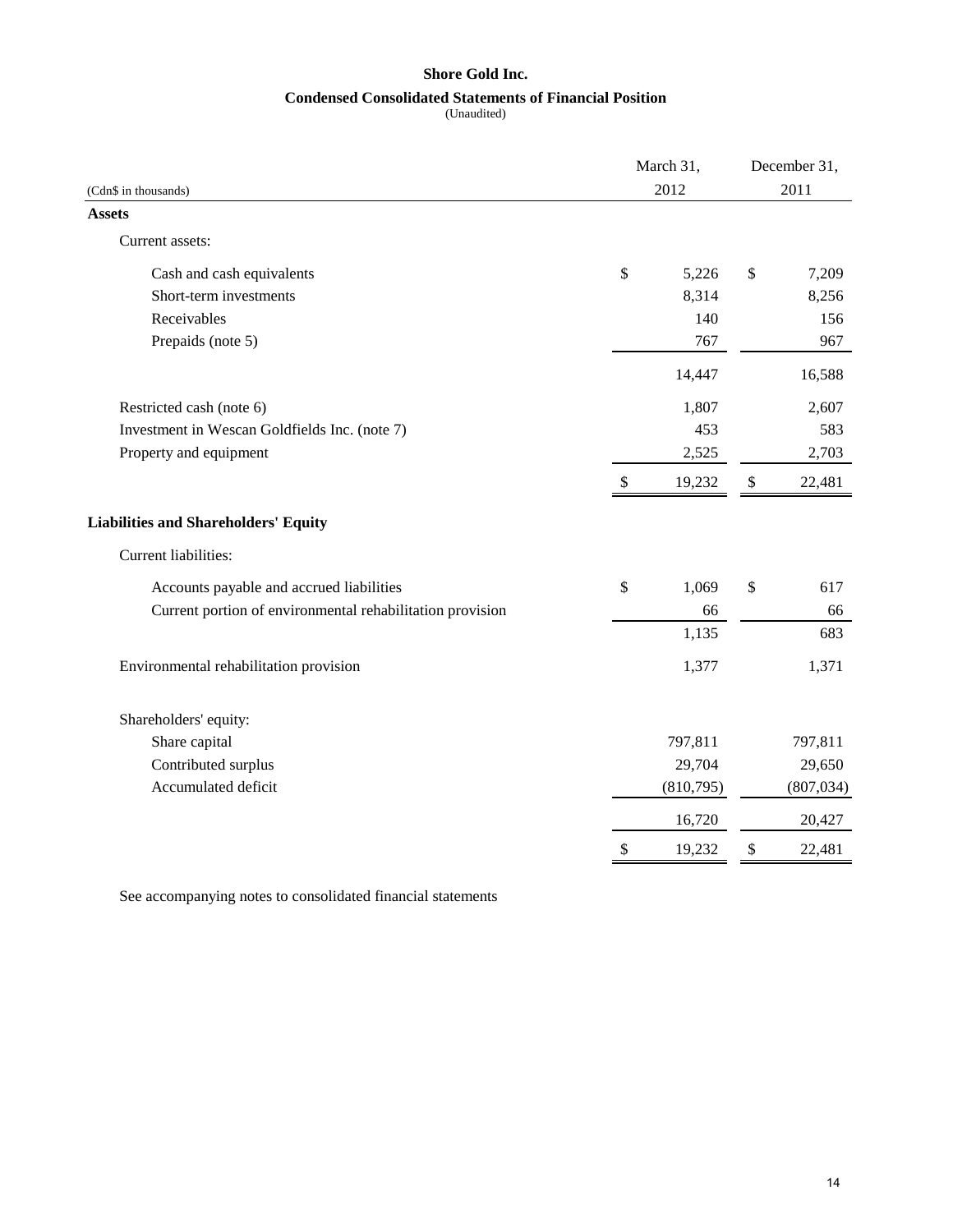# **Condensed Consolidated Statements of Loss and Comprehensive Loss Shore Gold Inc.**

(unaudited)

|                                                       | <b>Three Months Ended</b> |           |    |         |
|-------------------------------------------------------|---------------------------|-----------|----|---------|
|                                                       |                           | March 31, |    |         |
| (Cdn\$ in thousands, except for share data)           |                           | 2012      |    | 2011    |
| <b>Revenue</b>                                        |                           |           |    |         |
| Interest and other income                             | \$                        | 43        | \$ | 40      |
| <b>Expenses</b>                                       |                           |           |    |         |
| Administration                                        |                           | 1,013     |    | 949     |
| Consulting and professional fees                      |                           | 801       |    | 167     |
| Corporate development                                 |                           | 103       |    | 100     |
| Exploration and evaluation (note 8)                   |                           | 1,757     |    | 1,343   |
|                                                       |                           | 3,674     |    | 2,559   |
| Loss before the under noted items                     |                           | (3,631)   |    | (2,519) |
| Investment in Wescan Goldfields Inc. (note 7)         |                           | (130)     |    |         |
| Change in fair value of investments (note 11)         |                           |           |    | 1,293   |
| <b>Net loss</b>                                       |                           | (3,761)   |    | (1,226) |
| Other comprehensive loss in the period                |                           |           |    |         |
| Available-for-sale financial instruments (note 7)     |                           |           |    | 389     |
| Total other comprehensive loss for the period         |                           |           |    | 389     |
| Total comprehensive loss for the period               | P.                        | (3,761)   | \$ | (837)   |
|                                                       |                           |           |    |         |
| Net loss per share                                    |                           |           |    |         |
| Basic and diluted                                     | \$                        | (0.02)    | \$ | (0.01)  |
| Comprehensive loss per share                          |                           |           |    |         |
| Basic and diluted                                     | \$                        | (0.02)    | \$ | (0.00)  |
| Weighted average number of shares outstanding (000's) |                           | 224,709   |    | 224,454 |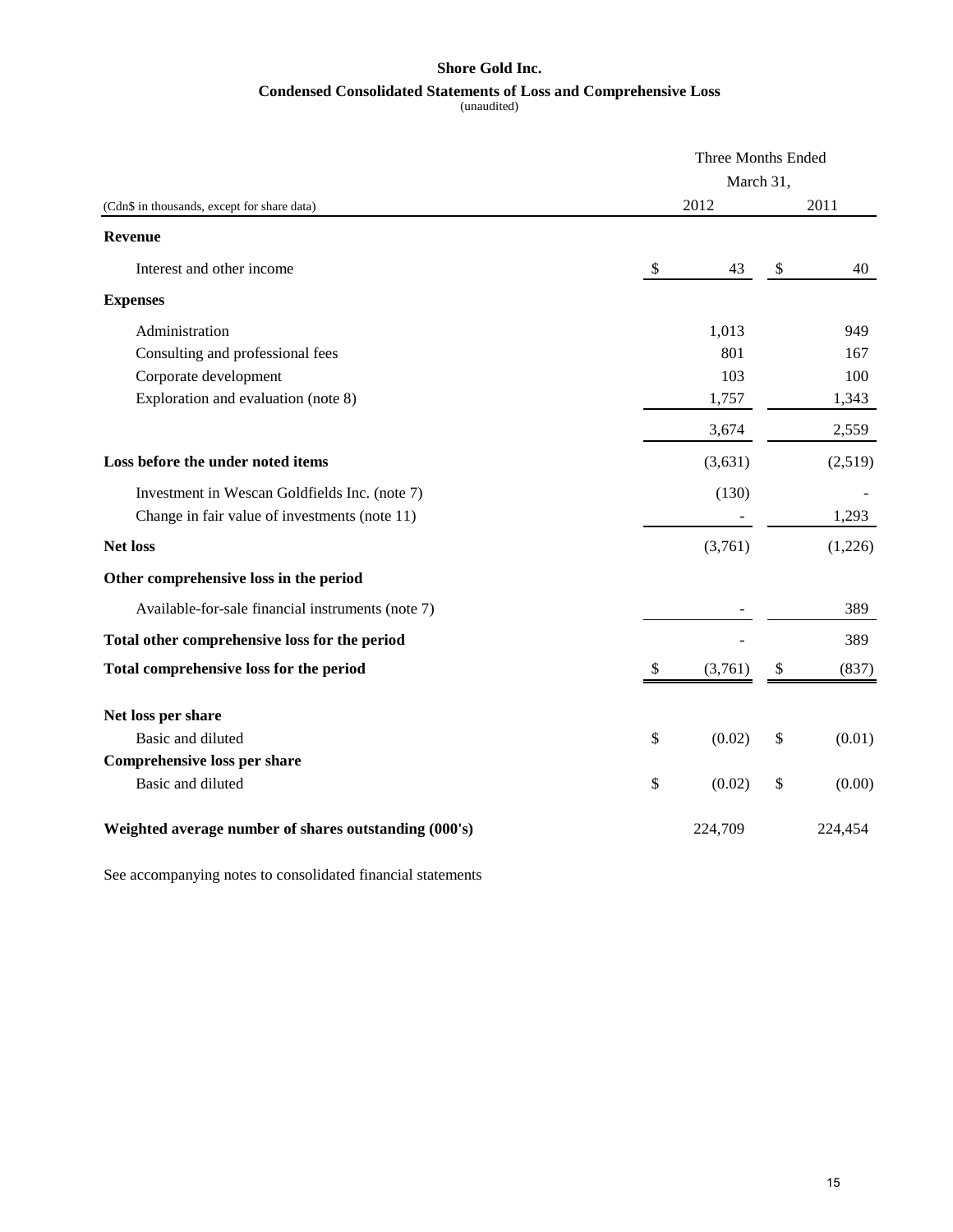## **Shore Gold Inc.**

## **Condensed Consolidated Statements of Cash Flows**

(unaudited)

|                                                                  | <b>Three Months Ended</b> |           |    |         |  |
|------------------------------------------------------------------|---------------------------|-----------|----|---------|--|
|                                                                  |                           | March 31, |    |         |  |
| (Cdn\$ in thousands)                                             |                           | 2012      |    | 2011    |  |
| Cash provided by (used in):                                      |                           |           |    |         |  |
| <b>Operations:</b>                                               |                           |           |    |         |  |
| Net loss                                                         | \$                        | (3,761)   | \$ | (1,226) |  |
| Non-cash items:                                                  |                           |           |    |         |  |
| Amortization                                                     |                           | 182       |    | 241     |  |
| Investment in Wescan Goldfields Inc.                             |                           | 130       |    |         |  |
| Change in fair value of investments                              |                           |           |    | (1,293) |  |
| Fair value of share-based payments expensed                      |                           | 54        |    | 81      |  |
| Unwinding of discount for environmental rehabilitation provision |                           | 6         |    | 9       |  |
| Net change in non-cash operating working capital items:          |                           |           |    |         |  |
| Receivables                                                      |                           | 16        |    | 35      |  |
| Prepaids                                                         |                           | 200       |    | (1,250) |  |
| Accounts payable and accrued liabilities                         |                           | 452       |    | (2,316) |  |
|                                                                  |                           | (2,721)   |    | (5,719) |  |
| <b>Investing:</b>                                                |                           |           |    |         |  |
| Property and equipment                                           |                           | (4)       |    | (17)    |  |
| Short-term investments                                           |                           | (58)      |    | 5,011   |  |
| Restricted cash                                                  |                           | 800       |    | (300)   |  |
| Investments                                                      |                           |           |    | 26      |  |
|                                                                  |                           | 738       |    | 4,720   |  |
| Decrease in cash and cash equivalents                            |                           | (1,983)   |    | (999)   |  |
| Cash and cash equivalents, beginning of period                   |                           | 7,209     |    | 2,780   |  |
| Cash and cash equivalents, end of period                         | $\boldsymbol{\mathsf{S}}$ | 5,226     | \$ | 1,781   |  |
| Cash and cash equivalents consists of:                           |                           |           |    |         |  |
| Cash                                                             | \$                        | 1,986     | \$ | 449     |  |
| Treasury bills                                                   |                           | 3,240     |    | 1,332   |  |
|                                                                  | \$                        | 5,226     | \$ | 1,781   |  |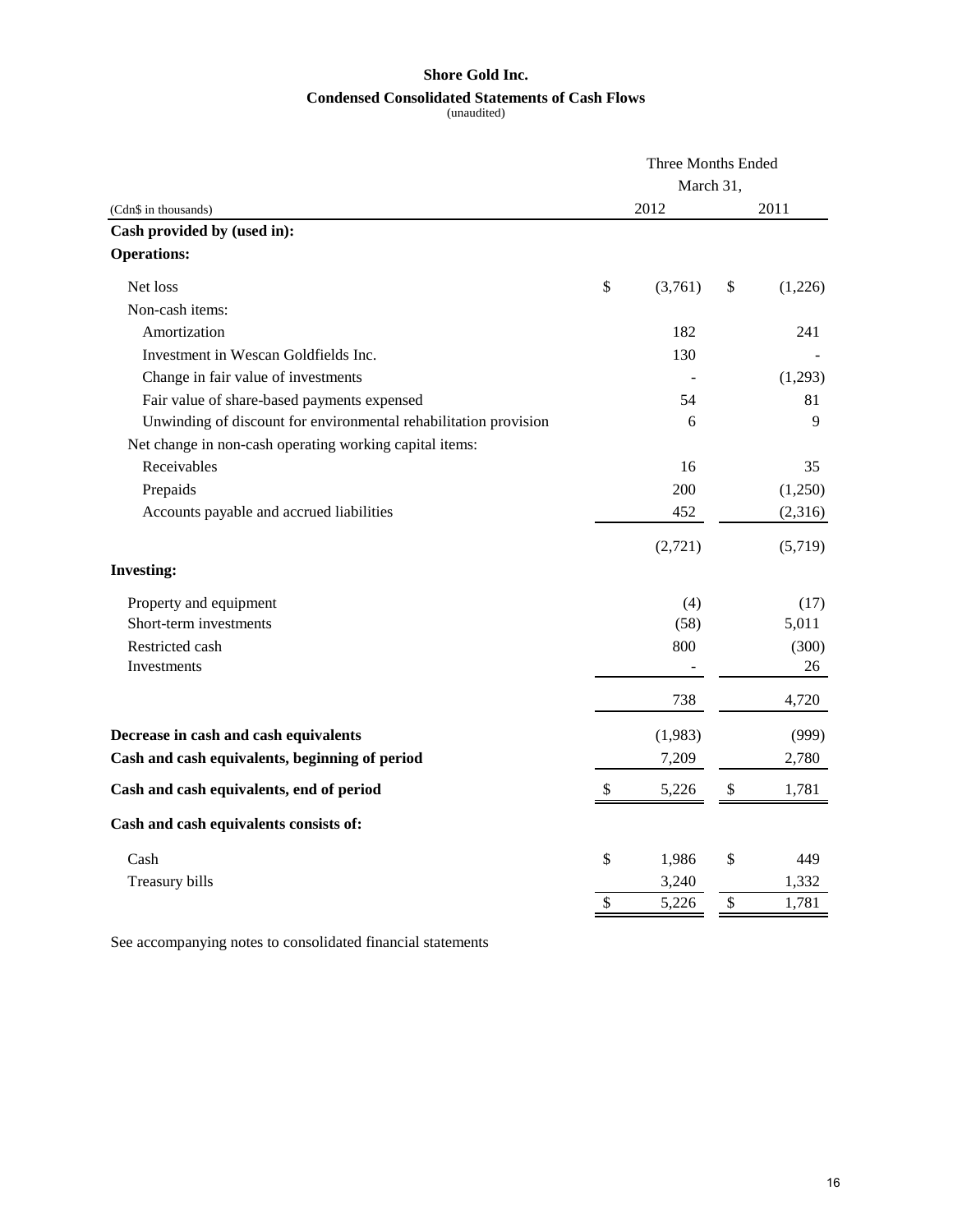# **Shore Gold Inc. Condensed Consolidated Statements of Changes in Equity**

(unaudited)

|                                                                                                   |     | Three Months Ended<br>March 31,    |               | Year Ended<br>December 31,          |              |                                       |
|---------------------------------------------------------------------------------------------------|-----|------------------------------------|---------------|-------------------------------------|--------------|---------------------------------------|
| (Cdn\$ in thousands)                                                                              |     | 2012                               |               | 2011                                |              | 2011                                  |
| Share capital                                                                                     |     |                                    |               |                                     |              |                                       |
| Balance, beginning of period<br>Shares issued                                                     | \$  | 797,811                            | \$            | 797,672                             | \$           | 797,672<br>139                        |
| Balance, end of period                                                                            | \$  | 797,811                            | $\mathbb{S}$  | 797,672                             | \$           | 797,811                               |
| <b>Contributed surplus</b>                                                                        |     |                                    |               |                                     |              |                                       |
| Balance, beginning of period<br>Share-based payments (note 10)<br>Options exercised               | \$  | 29,650<br>54                       | \$            | 28,229<br>81                        | $\mathbb{S}$ | 28,229<br>1,476<br>(55)               |
| Balance, end of period                                                                            | \$  | 29,704                             | $\$$          | 28,310                              | $\$$         | 29,650                                |
| <b>Accumulated deficit</b>                                                                        |     |                                    |               |                                     |              |                                       |
| Balance, beginning of period<br>Loss for the period<br>Balance, end of period                     | \$. | (807, 034)<br>(3,761)<br>(810,795) | $\mathcal{S}$ | (587, 132)<br>(1,226)<br>(588, 358) | \$           | (587, 132)<br>(219,902)<br>(807, 034) |
| Accumulated other comprehensive loss                                                              |     |                                    |               |                                     |              |                                       |
| Balance, beginning of period<br>Other comprehensive loss for the period<br>Balance, end of period | \$  |                                    | \$<br>\$      | 167<br>389<br>556                   | \$<br>\$     | 167<br>(167)                          |
| <b>Total equity</b>                                                                               | \$  | 16,720                             | \$            | 238,180                             | \$           | 20,427                                |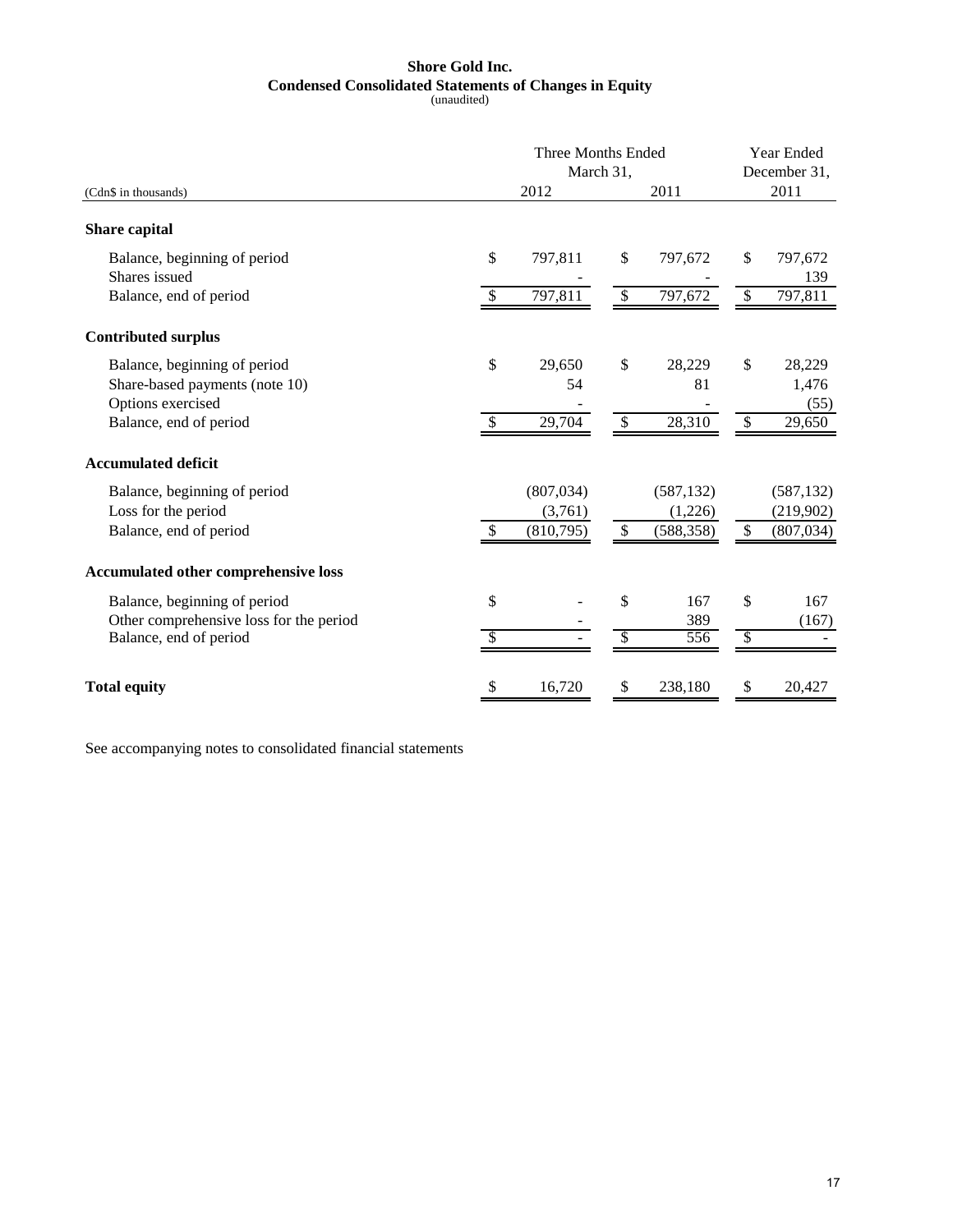# **SHORE GOLD INC.**

Notes to the Condensed Interim Consolidated Financial Statements (for the three months ended March 31, 2012) (In thousands of Canadian dollars except as otherwise noted)

## **1. Corporate Information**

Shore Gold Inc. ("Shore" or the "Company") was incorporated under the Canada Business Corporations Act on April 29, 1985 whose shares are publicly traded on the Toronto Stock Exchange. The principal activities of Shore are the exploration, development and production of diamonds.

## **2. Basis of preparation**

The condensed interim consolidated financial statements of Shore for the three months ended March 31, 2012 were authorized for issue by the Company's Audit Committee on May 8, 2012. The condensed interim consolidated financial statements of Shore and all its subsidiaries have been prepared in accordance with International Accounting Standard ("IAS") 34 *Interim Financial Reporting* and do not include all of the information required for full annual financial statements. The Company's financial statements have been prepared on a historical cost basis, except as disclosed, using the Company's functional currency of Canadian dollars.

In preparing these condensed interim consolidated financial statements, the significant judgments made by management applying the Company's accounting policies and the key sources of estimation uncertainty are the same as those disclosed in Note 4 of the Company's consolidated financial statements for the year ended December 31, 2011. In particular, the significant areas of estimation uncertainty considered by management in preparing the consolidated financial statements are: reserve and resource estimation, exploration and evaluation expenditures, impairment of exploration and evaluation assets, environmental rehabilitation provisions, recovery of deferred tax assets and share-based payment transactions.

## **3. Summary of significant accounting policies**

The accounting policies applied by the Company in these condensed interim consolidated financial statements are the same as those disclosed in note 3 of the Company's consolidated financial statements for the year ended December 31, 2011.

## **4. IFRS standards issued but not yet effective**

At the date of authorization of these condensed interim consolidated financial statements, the International Accounting Standards Board ("IASB") and the International Financial Reporting Interpretations Committee ("IFRIC") have issued certain new and revised Standards and Interpretations which are not yet effective for the relevant reporting periods. The Company is yet to assess the full impact of the following and intends to adopt the standard no later than the accounting period beginning on January 1, 2013: IFRS 10 *Consolidated Financial Statements*, IFRS 11 *Joint Arrangements*, IFRS 12 *Disclosure of Interests in Other Entities*, IFRS 13 *Fair Value Measurement*, IFRIC 20 *Stripping Costs in the Production Phase of a Surface Mine*. The Company is yet to assess the full impact of the following and intends to adopt the standard no later than the accounting period beginning on January 1, 2015: IFRS 9 *Financial Instruments*.

There are no other IFRSs or IFRIC interpretations that are not yet effective that would be expected to have a material impact on the Company.

## **5. Prepaids**

During the first quarter of 2011, the Company paid the Saskatchewan Power Corporation ("SaskPower") \$1.2 million for certain preliminary work to be performed over the next year regarding the potential construction of a power line to the Company's Star - Orion South Diamond Project. As at March 31, 2012, \$523 thousand of this amount remains as a prepaid. During the first quarter of 2012, the Company informed SaskPower that all arrangements for the design and construction of electrical power supply to the Company's Fort à la Corne properties would be terminated. As a result the balance of the prepaid, net of any amounts owing to complete SaskPower's portion of the Company's Environmental Impact Statement for the Star - Orion South Diamond Project, will be refunded to the Company.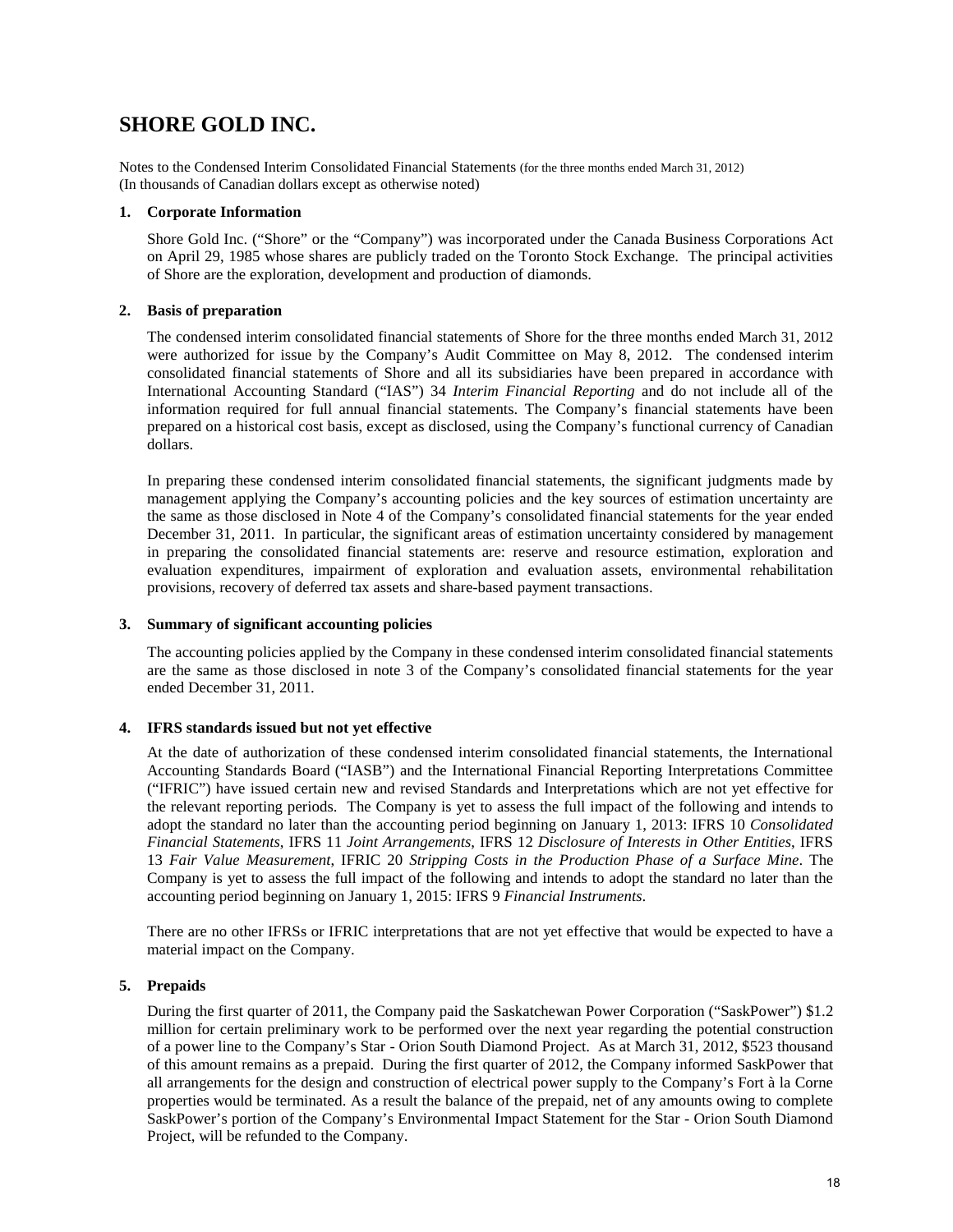## **6. Restricted Cash**

The Company has pledged \$1,807 thousand (December 31, 2011 – \$2,607 thousand) in short-term investments as security for letters of credit provided, of which the majority are related to the provision for decommissioning and rehabilitation. These short-term investments are recorded as restricted cash. Restricted cash at December 31, 2011 included a \$0.8 million letter of credit previously provided to SaskPower which was returned to the Company during the first quarter of 2012.

|                              | March 31, | December 31, |
|------------------------------|-----------|--------------|
|                              | 2012      | 2011         |
| Environmental rehabilitation | \$1,677   | 1,677        |
| SaskPower                    | -         | 800          |
| Other                        | 130       | 130          |
| Total                        | 1,807     | $\angle 607$ |

#### **7. Investment in Wescan Goldfields Inc.**

At March 31, 2012, Shore held 12,955,567 (December 31, 2011 – 12,955,567) shares of Wescan Goldfields Inc. ("Wescan"), a publicly traded company on the TSX Venture exchange. The Company accounts for its 10.2% (December 31, 2011 – 10.2%) investment in Wescan as an available-for-sale financial asset as described in note 3 of the Company's consolidated financial statements for the year ended December 31, 2011. The fair value based on the closing trading price of the common shares of Wescan at March 31, 2012 was \$453 thousand (December 31, 2011 – \$583 thousand). As a result, for the quarter ended March 31, 2012 the Company recognized a \$130 thousand decrease (March 31, 2011 – \$389 thousand increase) in the carrying value of its investment in Wescan. At December 31, 2011, the Company assessed that there was objective evidence that this investment was impaired. As the Company's impairment assessment at March 31, 2012 has not changed, the change in fair value during the quarter ended March 31, 2012 was recognized in the consolidated statement of loss as an unrealized loss instead of other comprehensive loss.

## **8. Exploration and evaluation expense**

The Company's exploration and evaluation expense for the three months ended March 31, 2012 is comprised of the following:

|                                 | March 31, | March 31,  |  |  |
|---------------------------------|-----------|------------|--|--|
|                                 | 2012      | 2011       |  |  |
| Fort à la Corne properties      |           |            |  |  |
| Acquisition and staking         | \$        | \$         |  |  |
| Amortization of tangible assets | 142       | 199        |  |  |
| Exploration                     | 1,576     | 1,087      |  |  |
| Share-based payments            | 38        | 55         |  |  |
| <b>Buffalo Hills property</b>   |           |            |  |  |
| Exploration                     |           | 2          |  |  |
| Total                           | 1,757     | 1,343<br>Ф |  |  |
|                                 |           |            |  |  |

### **9. Share-based payments**

The Company has established a share option plan whereby options may be granted to directors, officers, employees and service providers to purchase common shares of the Company. Options granted have an exercise price of not less than the closing price quoted on the Toronto Stock Exchange for the common shares of Shore on the trading day prior to the date on which the option is granted. Certain options vest immediately while others vest six to twelve months after grant date and all options granted under the plan expire 5 years from the date of the grant of the options. All options are to be settled by physical delivery of shares.

The expense related to the Company's share-based payments as a result of certain options vesting over the period is recognized in the comprehensive statement of loss for the three months ended March 31, as presented as follows: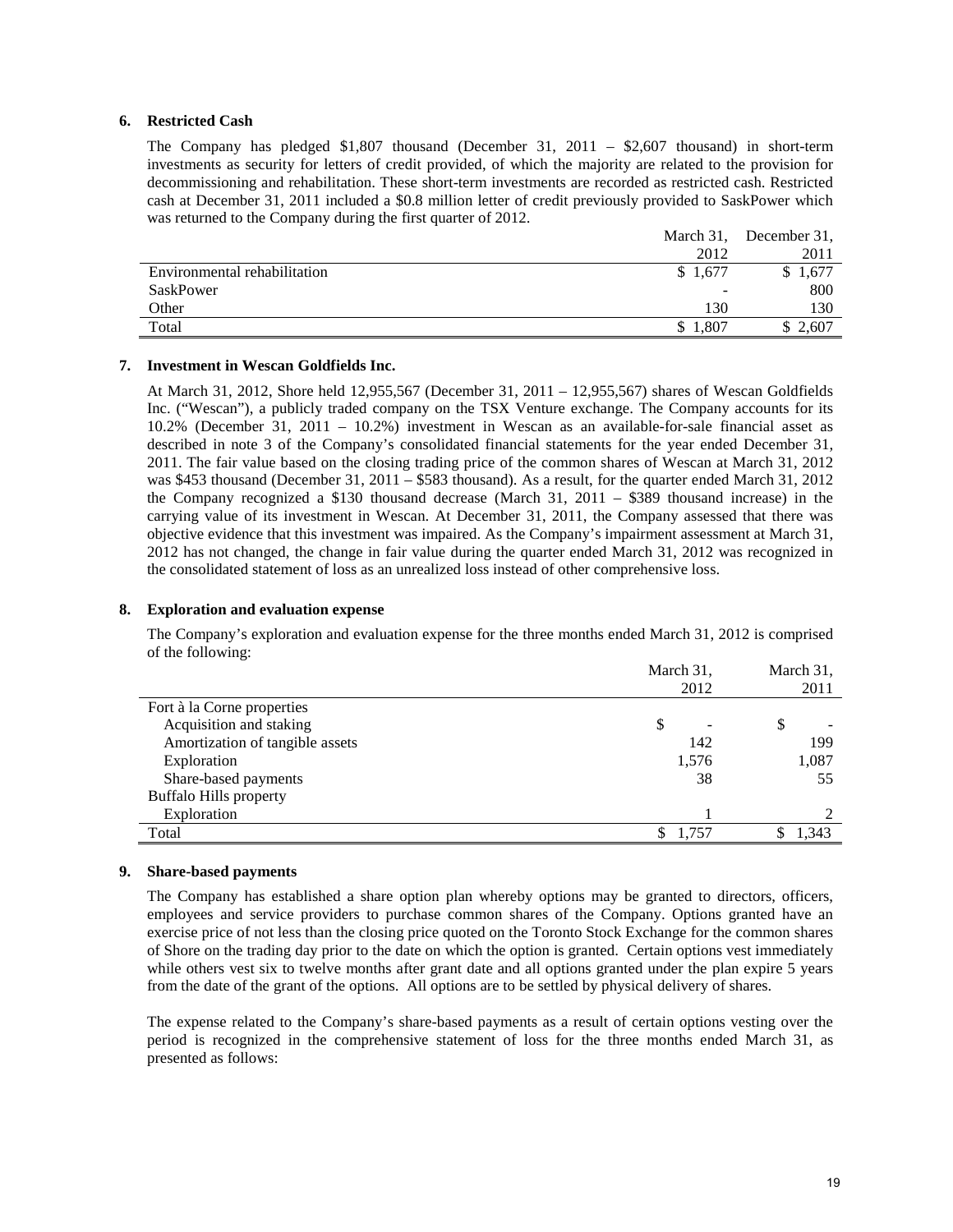|                                  | March 31, | March 31, |
|----------------------------------|-----------|-----------|
| <b>Expense Category included</b> | 2012      | 2011      |
| Administration                   | \$11      | \$20      |
| Consulting and professional      | ۰         |           |
| Corporate development            |           | n         |
| Exploration and evaluation       | 38        |           |
| Total                            | \$54      | \$81      |

Option movements (in thousands) during the three months ended March 31, including weighted average exercise prices are as follows:

|                         | 2012    |         | 2011    |         |
|-------------------------|---------|---------|---------|---------|
|                         |         | Average |         | Average |
|                         | Options | Price   | Options | Price   |
| Outstanding - January 1 | 11,560  | \$1.68  | 9,820   | \$2.05  |
| Granted                 |         |         |         |         |
| Exercised               |         |         |         |         |
| Expired                 | (1,095) | 6.18    | (10)    | 7.90    |
| Forfeited               |         |         | -       |         |
| Outstanding – March 31  | 10,465  | \$1.21  | 9,810   | \$2.04  |
|                         |         |         |         |         |
| Exercisable – March 31  | 10.233  | \$1.22  | 9,373   | \$2.08  |

The options outstanding at March 31, 2012 have an exercise price in the range of \$0.27 to \$5.90 (2011 – \$0.27 to \$6.41) and a weighted average contractual life of 2.0 years (2011 – 2.6 years). The options expire between the dates of April 2012 to June 2016.

#### **10. Related party transactions**

#### **Related party transactions with key management personnel**

The Company pays certain of its key management personnel through companies owned by certain executive officers and directors. Those companies are as follows:

MacNeill Brothers Oil and Gas Ltd. Baywatch Industries Ltd. George Read Consulting Inc.

Compensation of key management personnel and directors, including payments made or payable to related parties owned by executive officers and directors, is as follows:

|                                                                   | March 31, |       | March 31, |      |
|-------------------------------------------------------------------|-----------|-------|-----------|------|
|                                                                   |           | 2012  |           | 2011 |
| Short-term benefits to key management and directors               |           |       |           | 95   |
| Consulting and management fees to related companies               |           | 243   |           | 233  |
| <b>Termination benefits</b>                                       |           | 601   |           |      |
| Share-based payment transactions                                  |           |       |           |      |
| Total compensation paid to key management personnel and directors |           | \$921 |           | 328  |
|                                                                   |           |       |           |      |

The amounts disclosed in the table are the amounts recognized as an expense during the reporting period related to key management personnel and directors. The above transactions were in the normal course of operations and are measured at the exchange amount, which is the amount of consideration established and agreed to by the related parties. The fair value of share-based payments was determined using the Black-Scholes model.

During the three-month period ended March 31, 2012, a management services agreement was terminated by the Company. This contract termination by the Company resulted in termination benefits of \$601 thousand.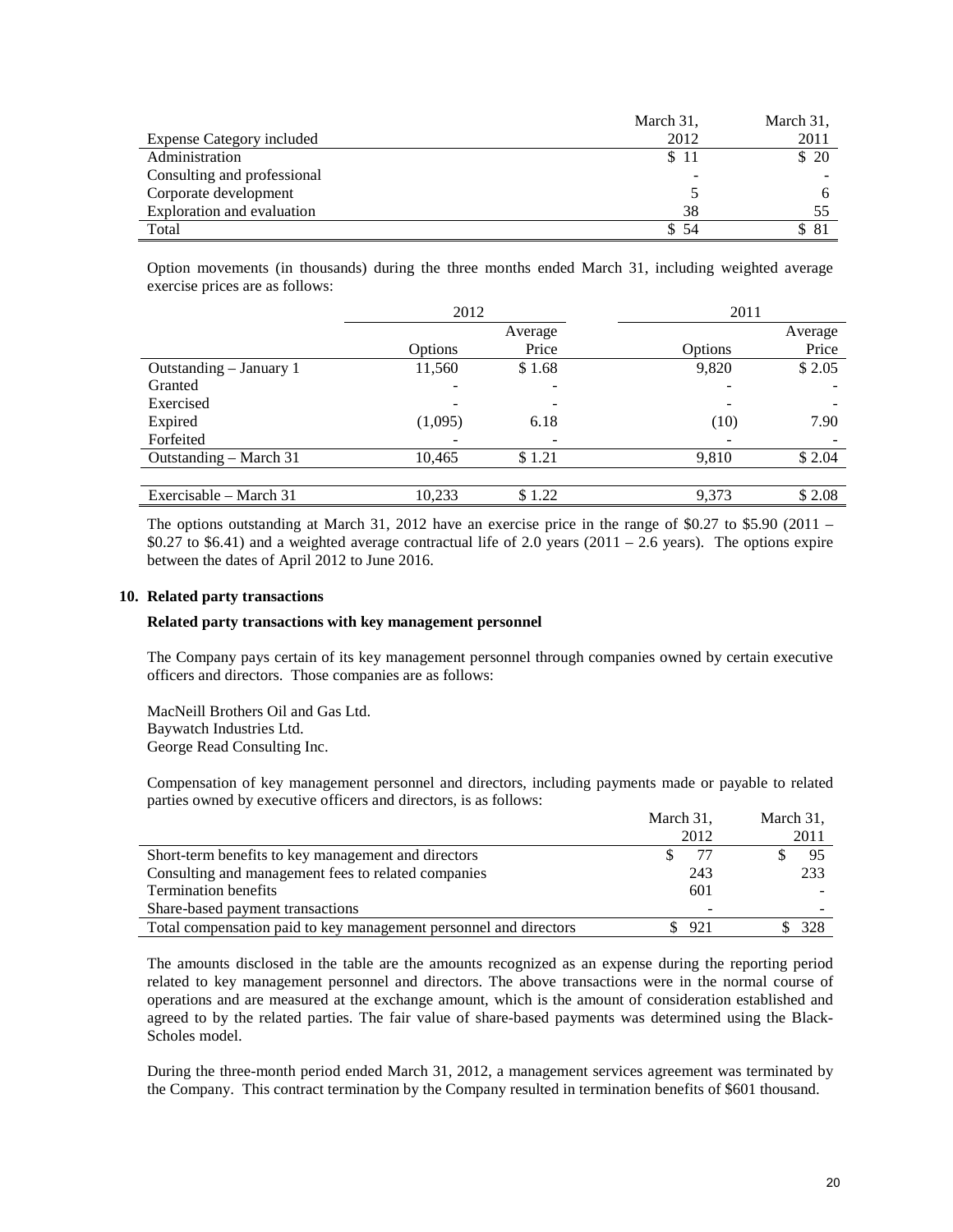The compensation paid or payable to key management personnel and directors are included in the Company's statement of comprehensive loss as follows:

|                                                                   | March 31. | March 31. |
|-------------------------------------------------------------------|-----------|-----------|
|                                                                   | 2012      | 2011      |
| Administration                                                    | 185       | 198       |
| Consulting and professional fees                                  | 736       | 130.      |
| Total compensation paid to key management personnel and directors | 921       |           |

## **11. Financial instruments**

Fair values have been determined for measurement and/or disclosure purposes based on the fair value hierarchy for financial instruments that require fair value measurement after initial recognition. The classification of each financial instrument is described in note 3 of the Company's consolidated financial statements for the year ended December 31, 2011.

The carrying amounts for cash and cash equivalents, short-term investments, receivables, restricted cash and trade payables approximate their fair value due to the short-term nature of these instruments. These financial instruments are carried at amortized costs.

All financial instruments measured at fair value are categorized into one of three hierarchy levels as described in note 21 of the Company's consolidated financial statements for the year ended December 31, 2011. These financial instruments include the investment in Wescan and the Company's previously held investments ("Notes"). The fair value of the Company's investment in Wescan is based on quoted prices in active markets (level 1). A 10 percent decrease in the market price of Wescan would result in a \$45 thousand decrease in fair value. The Company's Notes were received during January 2009 in exchange for the Company's Canadian third party asset-backed commercial paper ("ABCP") upon the successful implementation of the ABCP restructuring plan. These Notes, which had a total par value of \$14.3 million, were sold on April 1, 2011 for \$10.2 million. The Company used this value at March 31, 2011 to measure the fair value (level 1) of these Notes, which resulted in a recovery of previously recognized losses of \$1,293 thousand.

#### Risk management

Certain financial instruments are exposed to the following financial risks:

(a) Credit risk

Credit risk is the risk of an unexpected loss by the Company if a customer or third-party to a financial instrument fails to meet its contractual obligations. The Company considers this risk to be insignificant as the majority of the Company's cash and cash equivalents, short-term investments, and restricted cash are invested in Government of Canada treasury bills which are backed by the Government of Canada. At March 31, 2012, the Company's credit risk relates to its cash and cash equivalents, short-term investments, and restricted cash of \$15.3 million (December 31, 2011 – \$18.1 million).

#### (b) Liquidity risk

Liquidity risk is the risk that the Company will not be able to meet its financial obligations as they fall due. The Company's approach is to forecast future cash flows to ensure that it will have sufficient liquidity to meet its obligations when due. To ensure the Company has sufficient cash on hand, the Company prepares annual capital and operating budgets which are regularly monitored and updated as considered necessary. As at March 31, 2012, the Company had working capital of \$13.3 million, excluding restricted cash. Management believes this working capital will be sufficient to meet financial obligations as they fall due.

As at March 31, 2012, the Company had guaranteed certain liabilities by issuing \$1.8 million (December 31, 2011 – \$2.6 million) of irrevocable standby letters of credit. The Company backs the letters of credit with investments which have been recorded on the financial statements as restricted cash (note 6). The Company does not include restricted cash in its working capital when analyzing its liquidity requirements. The majority of the guarantees at March 31, 2012 relate to environmental rehabilitation provisions.

The Company is pursuing options to finance the further exploration and development of the Star – Orion South project as it currently does not have sufficient funds to put any of its property interests into production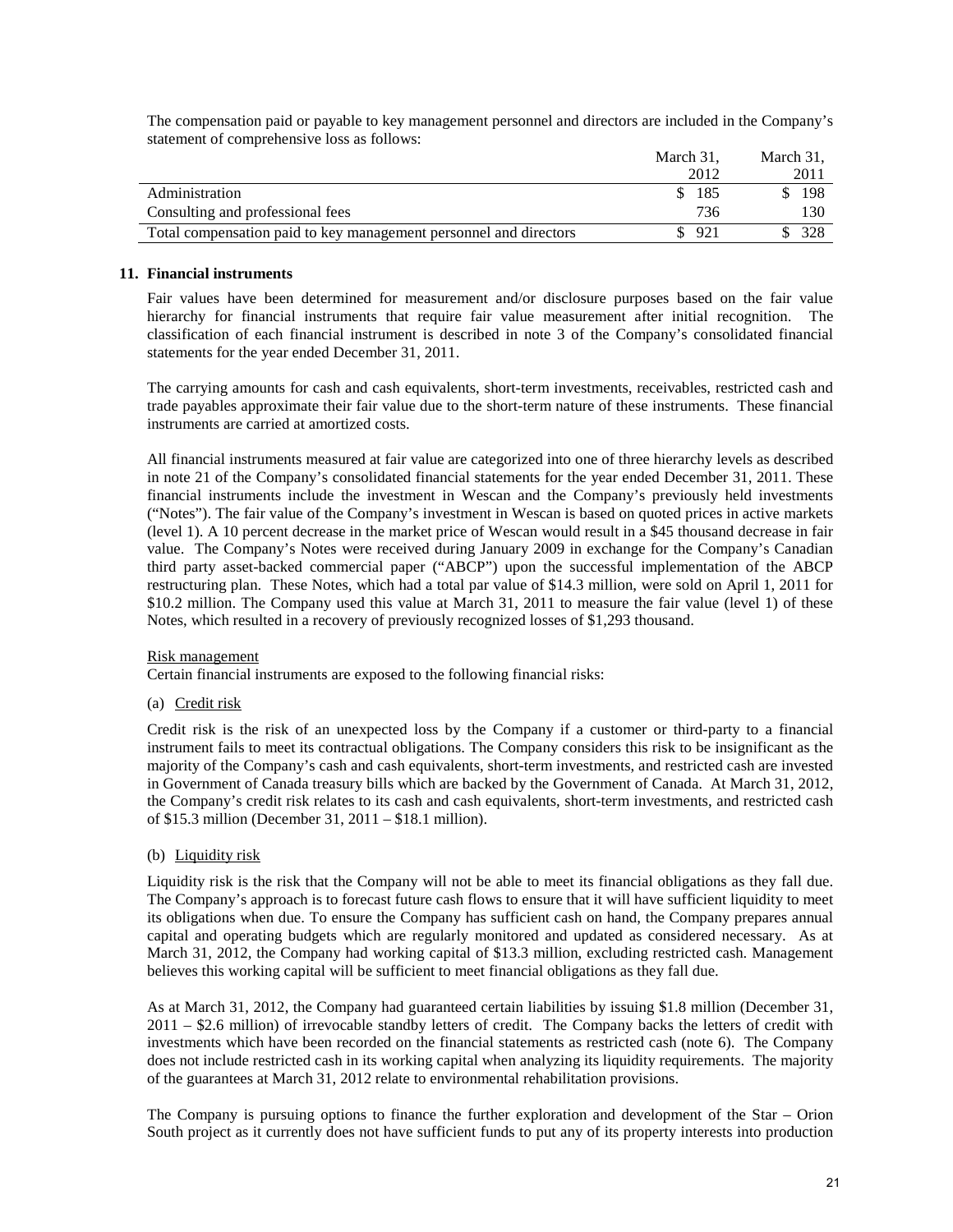from its own financial resources. Financing options include joint ventures arrangements, debt financing, equity financing or other means. The Company believes it has sufficient liquidity to continue operations until financing is arranged. However, there is no assurance that Shore will be successful in obtaining required financing as and when needed. Failure to obtain additional financing on a timely basis may cause the Company to postpone development plans, forfeit rights in its properties or joint operations or reduce or terminate its operations.

## (c) Market risk

Market risk is the risk that the fair value of a financial instrument will fluctuate because of changes in market prices. Market risks are comprised of four types: foreign currency risk, interest rate risk, commodity price risk and equity price risk. As at March 31, 2012, the Company does not have significant exposure to any of these market risks.

## **12. Comparative Figures**

Certain prior years' balances have been reclassified to conform to the current financial statement presentation.